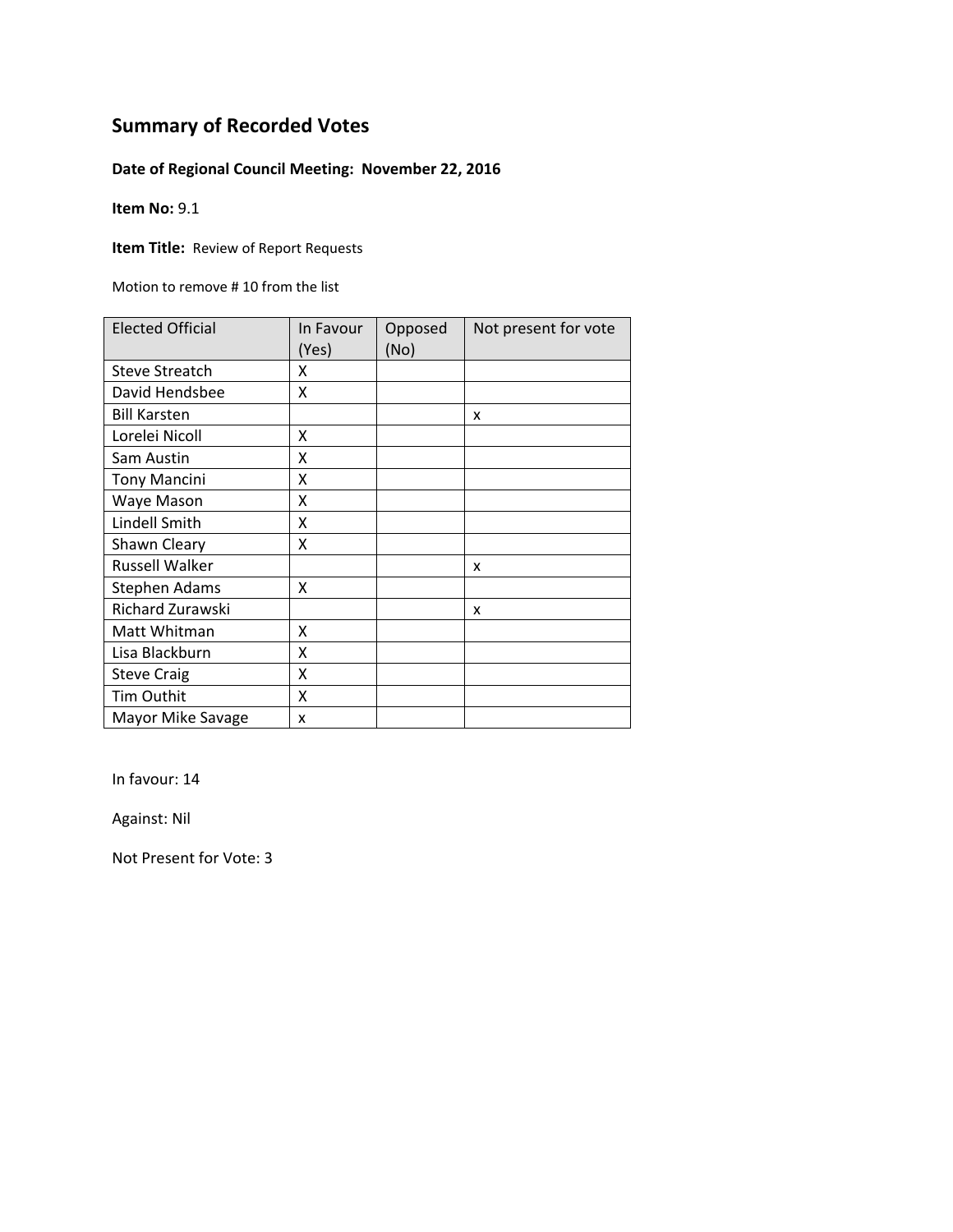### **Date of Regional Council Meeting: November 22, 2016**

**Item No:** 9.1

**Item Title: Review of Report Requests** 

Motion to remove # 2 from the list

| <b>Elected Official</b> | In Favour<br>(Yes) | Opposed<br>(No) | Not present for vote |
|-------------------------|--------------------|-----------------|----------------------|
| <b>Steve Streatch</b>   | χ                  |                 |                      |
| David Hendsbee          | X                  |                 |                      |
| <b>Bill Karsten</b>     |                    |                 | x                    |
| Lorelei Nicoll          | x                  |                 |                      |
| Sam Austin              | Χ                  |                 |                      |
| <b>Tony Mancini</b>     | Χ                  |                 |                      |
| Waye Mason              | Χ                  |                 |                      |
| Lindell Smith           | Χ                  |                 |                      |
| Shawn Cleary            | Χ                  |                 |                      |
| <b>Russell Walker</b>   |                    |                 | x                    |
| <b>Stephen Adams</b>    | Χ                  |                 |                      |
| <b>Richard Zurawski</b> |                    |                 | x                    |
| Matt Whitman            | X                  |                 |                      |
| Lisa Blackburn          | X                  |                 |                      |
| <b>Steve Craig</b>      | X                  |                 |                      |
| <b>Tim Outhit</b>       | X                  |                 |                      |
| Mayor Mike Savage       | X                  |                 |                      |

In favour: 14

Against: Nil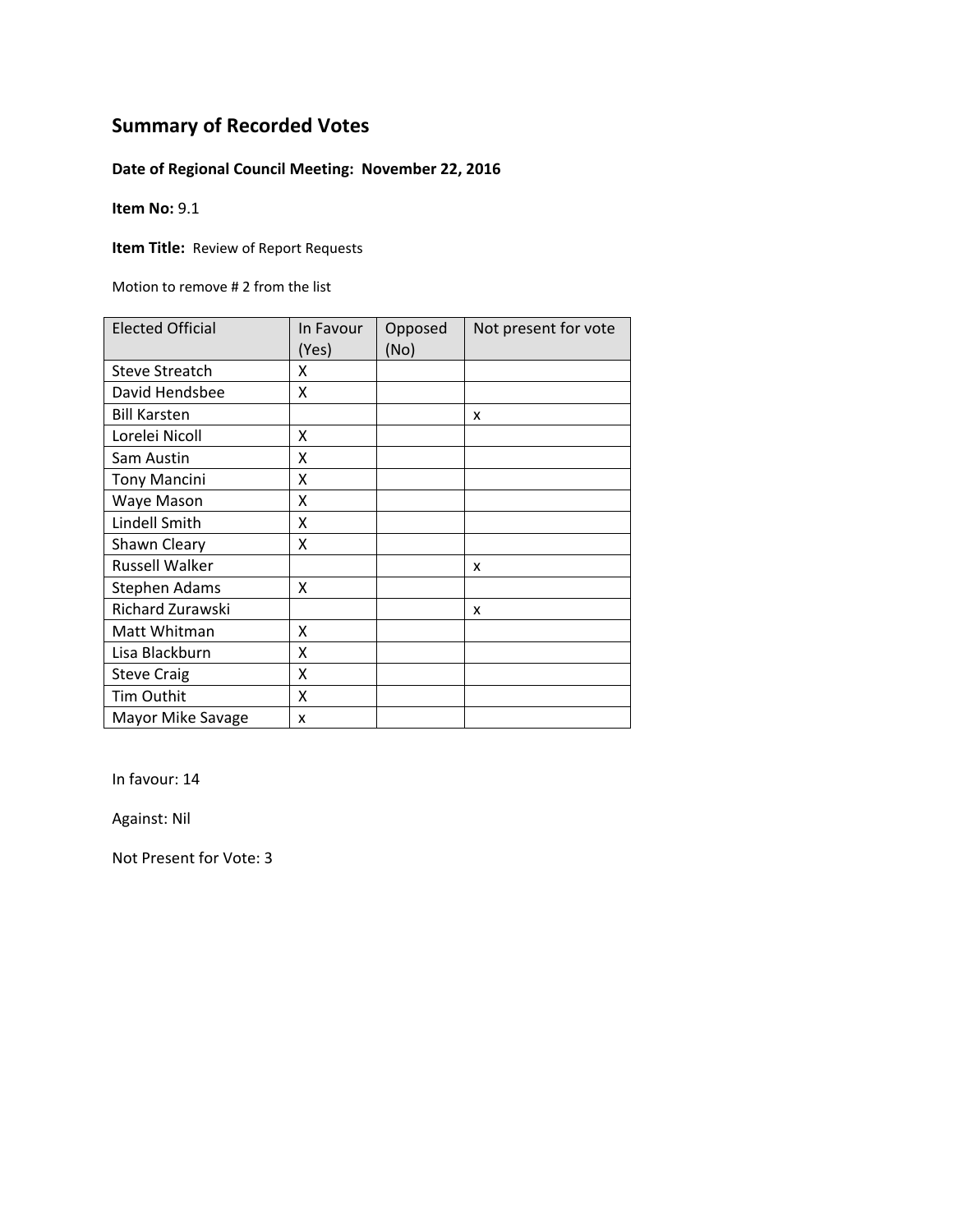### **Date of Regional Council Meeting: November 22, 2016**

**Item No:** 9.1

**Item Title: Review of Report Requests** 

Motion to remove # 7 from the list

| <b>Elected Official</b> | In Favour<br>(Yes) | Opposed<br>(No) | Not present for vote |
|-------------------------|--------------------|-----------------|----------------------|
| <b>Steve Streatch</b>   | χ                  |                 |                      |
| David Hendsbee          | X                  |                 |                      |
| <b>Bill Karsten</b>     |                    |                 | x                    |
| Lorelei Nicoll          | x                  |                 |                      |
| Sam Austin              | Χ                  |                 |                      |
| <b>Tony Mancini</b>     | Χ                  |                 |                      |
| Waye Mason              | Χ                  |                 |                      |
| Lindell Smith           | Χ                  |                 |                      |
| Shawn Cleary            | Χ                  |                 |                      |
| <b>Russell Walker</b>   |                    |                 | x                    |
| <b>Stephen Adams</b>    | Χ                  |                 |                      |
| <b>Richard Zurawski</b> |                    |                 | x                    |
| Matt Whitman            | X                  |                 |                      |
| Lisa Blackburn          | X                  |                 |                      |
| <b>Steve Craig</b>      | X                  |                 |                      |
| <b>Tim Outhit</b>       | X                  |                 |                      |
| Mayor Mike Savage       | X                  |                 |                      |

In favour: 14

Against: Nil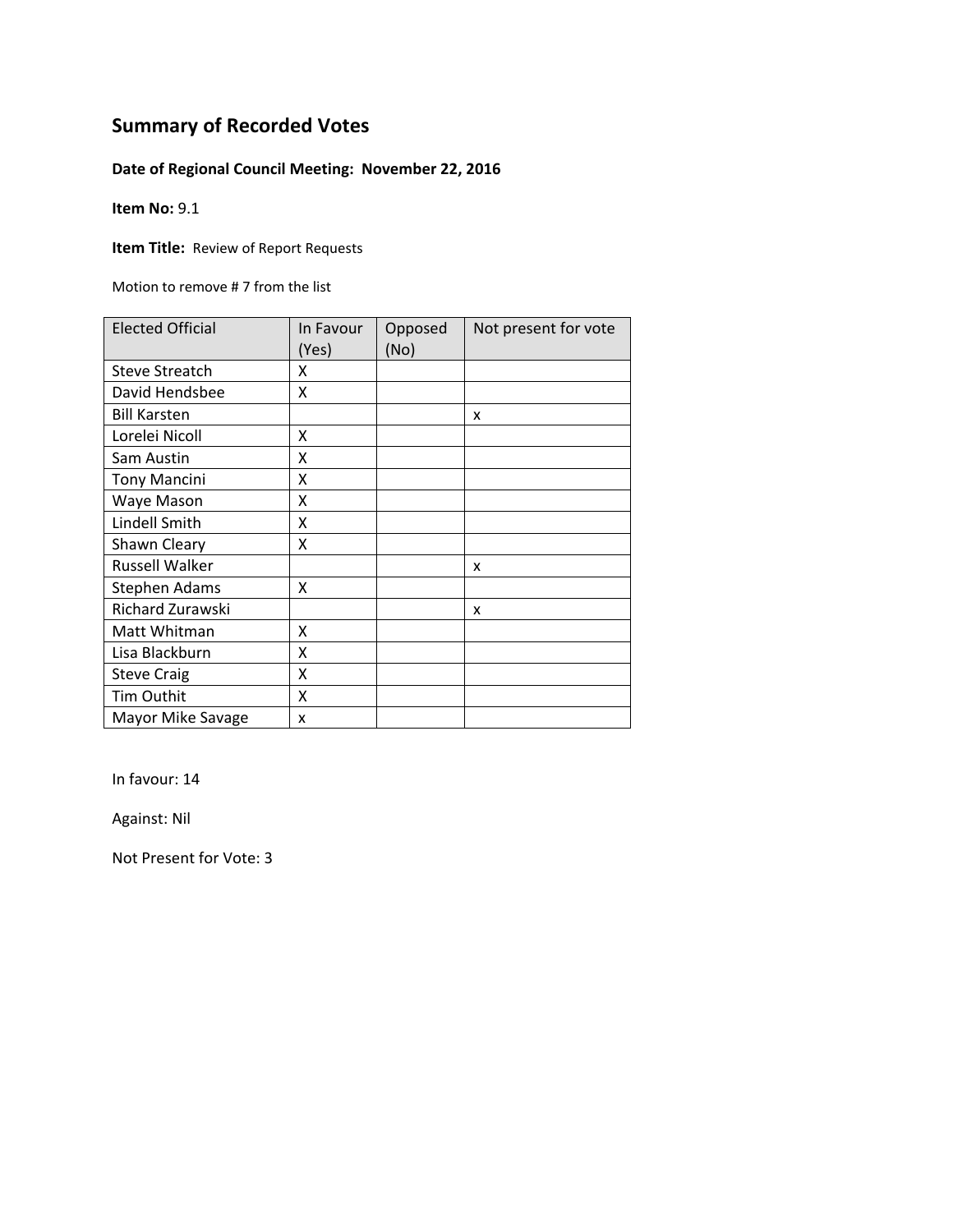### **Date of Regional Council Meeting: November 22, 2016**

**Item No:** 9.1

**Item Title: Review of Report Requests** 

Motion to remove # 4, 18, 25 & 69 from the list

| <b>Elected Official</b> | In Favour<br>(Yes) | Opposed<br>(No) | Not present for vote |
|-------------------------|--------------------|-----------------|----------------------|
| <b>Steve Streatch</b>   | χ                  |                 |                      |
| David Hendsbee          | Χ                  |                 |                      |
| <b>Bill Karsten</b>     |                    |                 | x                    |
| Lorelei Nicoll          | x                  |                 |                      |
| Sam Austin              | Χ                  |                 |                      |
| <b>Tony Mancini</b>     | Χ                  |                 |                      |
| Waye Mason              | Χ                  |                 |                      |
| Lindell Smith           | χ                  |                 |                      |
| Shawn Cleary            | χ                  |                 |                      |
| <b>Russell Walker</b>   |                    |                 | x                    |
| <b>Stephen Adams</b>    | Χ                  |                 |                      |
| <b>Richard Zurawski</b> |                    |                 | x                    |
| Matt Whitman            | X                  |                 |                      |
| Lisa Blackburn          | X                  |                 |                      |
| <b>Steve Craig</b>      | X                  |                 |                      |
| <b>Tim Outhit</b>       | X                  |                 |                      |
| Mayor Mike Savage       | x                  |                 |                      |

In favour: 14

Against: Nil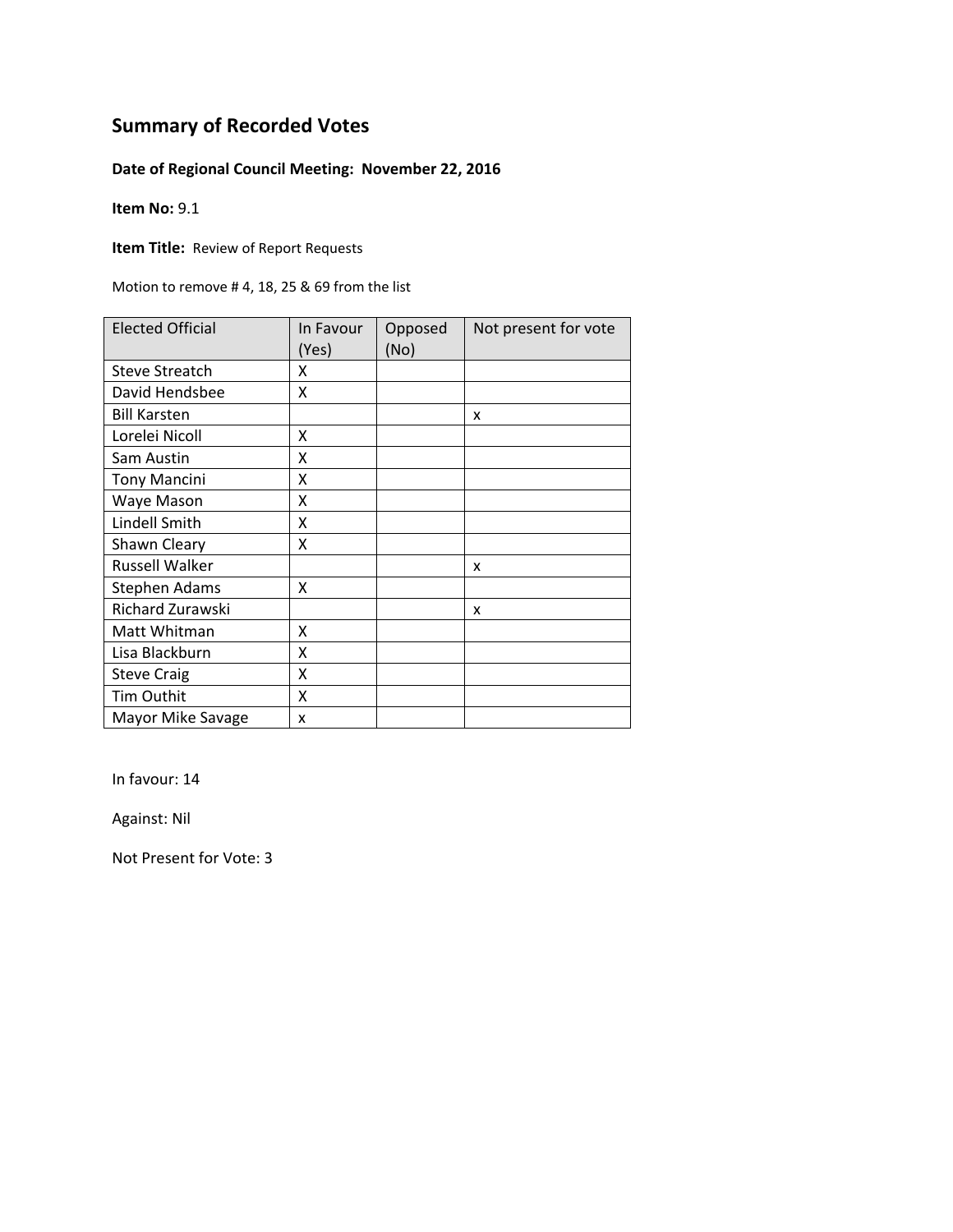### **Date of Regional Council Meeting: November 22, 2016**

**Item No:** 9.1

**Item Title: Review of Report Requests** 

Motion to remove # 11 from the list

| <b>Elected Official</b> | In Favour<br>(Yes) | Opposed<br>(No) | Not present for vote |
|-------------------------|--------------------|-----------------|----------------------|
| <b>Steve Streatch</b>   | x                  |                 |                      |
| David Hendsbee          | X                  |                 |                      |
| <b>Bill Karsten</b>     |                    |                 | x                    |
| Lorelei Nicoll          | X                  |                 |                      |
| Sam Austin              | X                  |                 |                      |
| <b>Tony Mancini</b>     | X                  |                 |                      |
| Waye Mason              | X                  |                 |                      |
| Lindell Smith           | X                  |                 |                      |
| Shawn Cleary            | X                  |                 |                      |
| <b>Russell Walker</b>   |                    |                 | x                    |
| <b>Stephen Adams</b>    | X                  |                 |                      |
| <b>Richard Zurawski</b> |                    |                 | x                    |
| Matt Whitman            | X                  |                 |                      |
| Lisa Blackburn          | X                  |                 |                      |
| <b>Steve Craig</b>      | X                  |                 |                      |
| <b>Tim Outhit</b>       | X                  |                 |                      |
| Mayor Mike Savage       | x                  |                 |                      |

In favour: 14

Against: Nil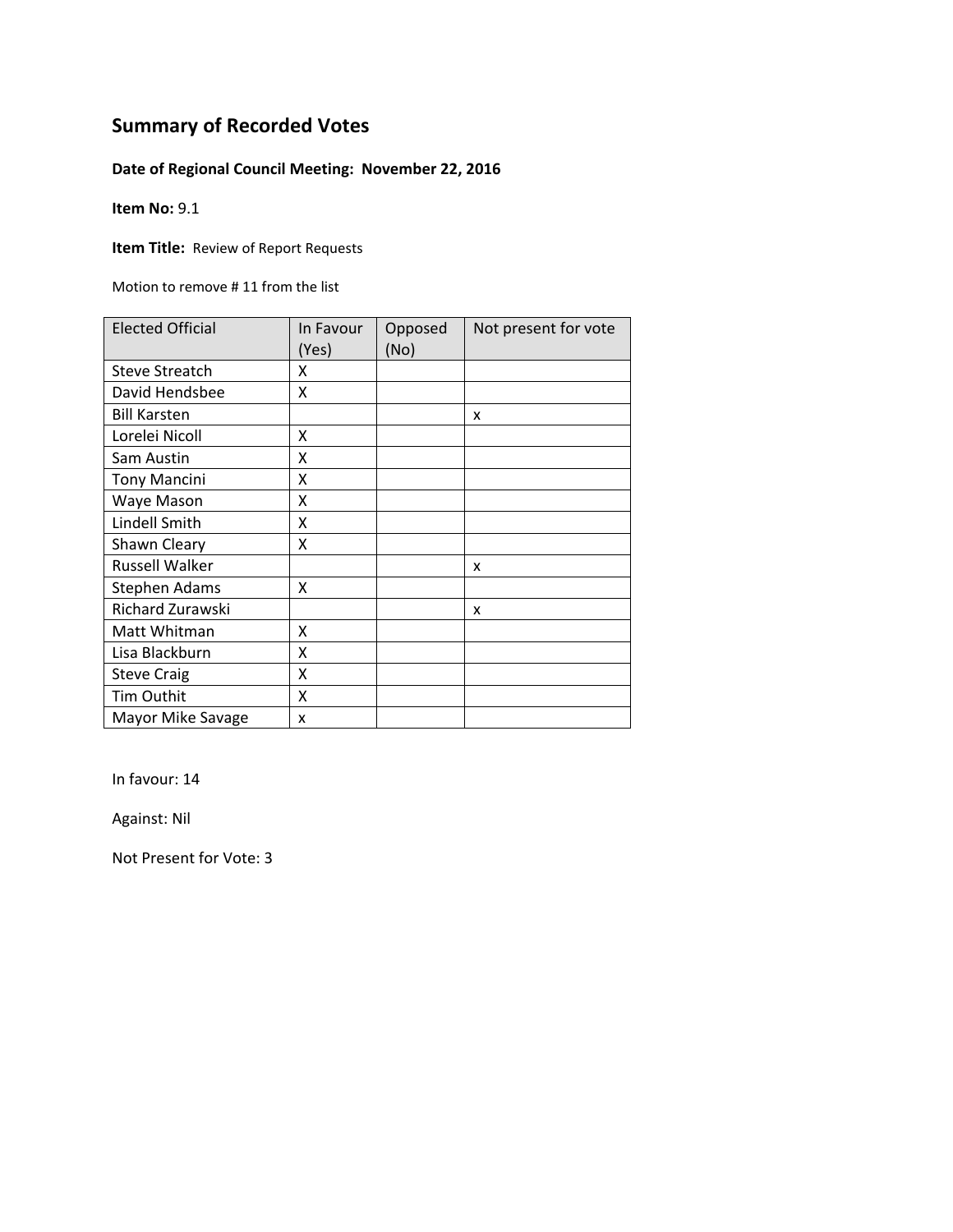### **Date of Regional Council Meeting: November 22, 2016**

**Item No:** 9.1

**Item Title: Review of Report Requests** 

As amended

| <b>Elected Official</b> | In Favour<br>(Yes) | Opposed<br>(No) | Not present for vote |
|-------------------------|--------------------|-----------------|----------------------|
| <b>Steve Streatch</b>   | x                  |                 |                      |
| David Hendsbee          | x                  |                 |                      |
| <b>Bill Karsten</b>     |                    |                 | x                    |
| Lorelei Nicoll          | x                  |                 |                      |
| Sam Austin              | X                  |                 |                      |
| <b>Tony Mancini</b>     | Χ                  |                 |                      |
| Waye Mason              | x                  |                 |                      |
| Lindell Smith           | X                  |                 |                      |
| Shawn Cleary            | x                  |                 |                      |
| <b>Russell Walker</b>   |                    |                 | X                    |
| <b>Stephen Adams</b>    | x                  |                 |                      |
| Richard Zurawski        |                    |                 | x                    |
| Matt Whitman            | x                  |                 |                      |
| Lisa Blackburn          | X                  |                 |                      |
| <b>Steve Craig</b>      | Χ                  |                 |                      |
| <b>Tim Outhit</b>       | Χ                  |                 |                      |
| Mayor Mike Savage       | X                  |                 |                      |

In favour: 14

Against: Nil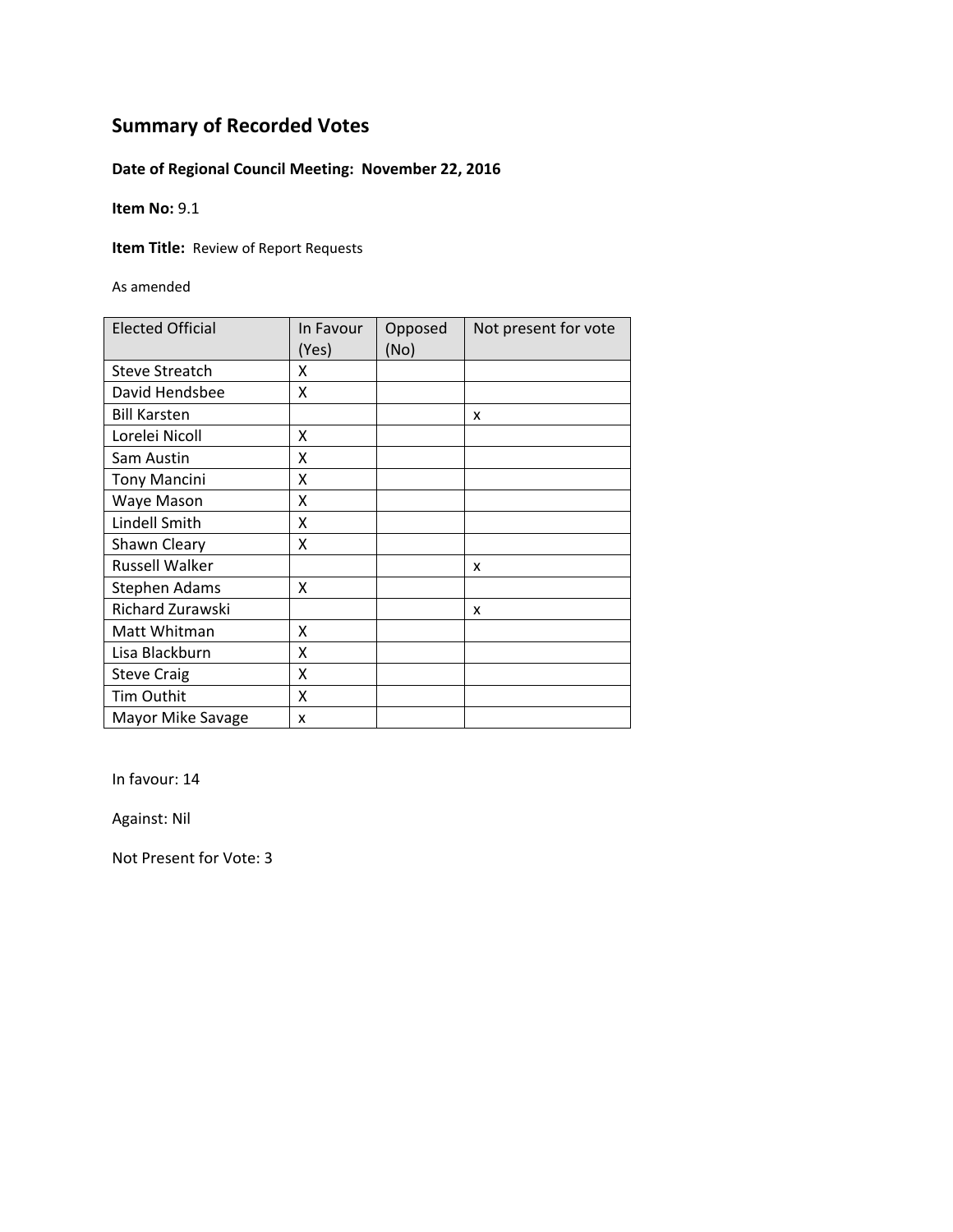### **Date of Regional Council Meeting: November 22, 2016**

**Item No:** 9.2

**Item Title:** StormWater Right‐of‐Way (ROW) Funding Options

| <b>Elected Official</b> | In Favour<br>(Yes) | Opposed<br>(No) | Not present for vote |
|-------------------------|--------------------|-----------------|----------------------|
| <b>Steve Streatch</b>   | x                  |                 |                      |
| David Hendsbee          |                    | x               |                      |
| <b>Bill Karsten</b>     |                    |                 | x                    |
| Lorelei Nicoll          | x                  |                 |                      |
| Sam Austin              | X                  |                 |                      |
| <b>Tony Mancini</b>     | Χ                  |                 |                      |
| Waye Mason              | X                  |                 |                      |
| Lindell Smith           | X                  |                 |                      |
| Shawn Cleary            | x                  |                 |                      |
| <b>Russell Walker</b>   |                    |                 | x                    |
| <b>Stephen Adams</b>    | x                  |                 |                      |
| Richard Zurawski        |                    |                 | x                    |
| Matt Whitman            | x                  |                 |                      |
| Lisa Blackburn          |                    | x               |                      |
| <b>Steve Craig</b>      | X                  |                 |                      |
| <b>Tim Outhit</b>       |                    | x               |                      |
| Mayor Mike Savage       | x                  |                 |                      |

In favour: 11

Against: 3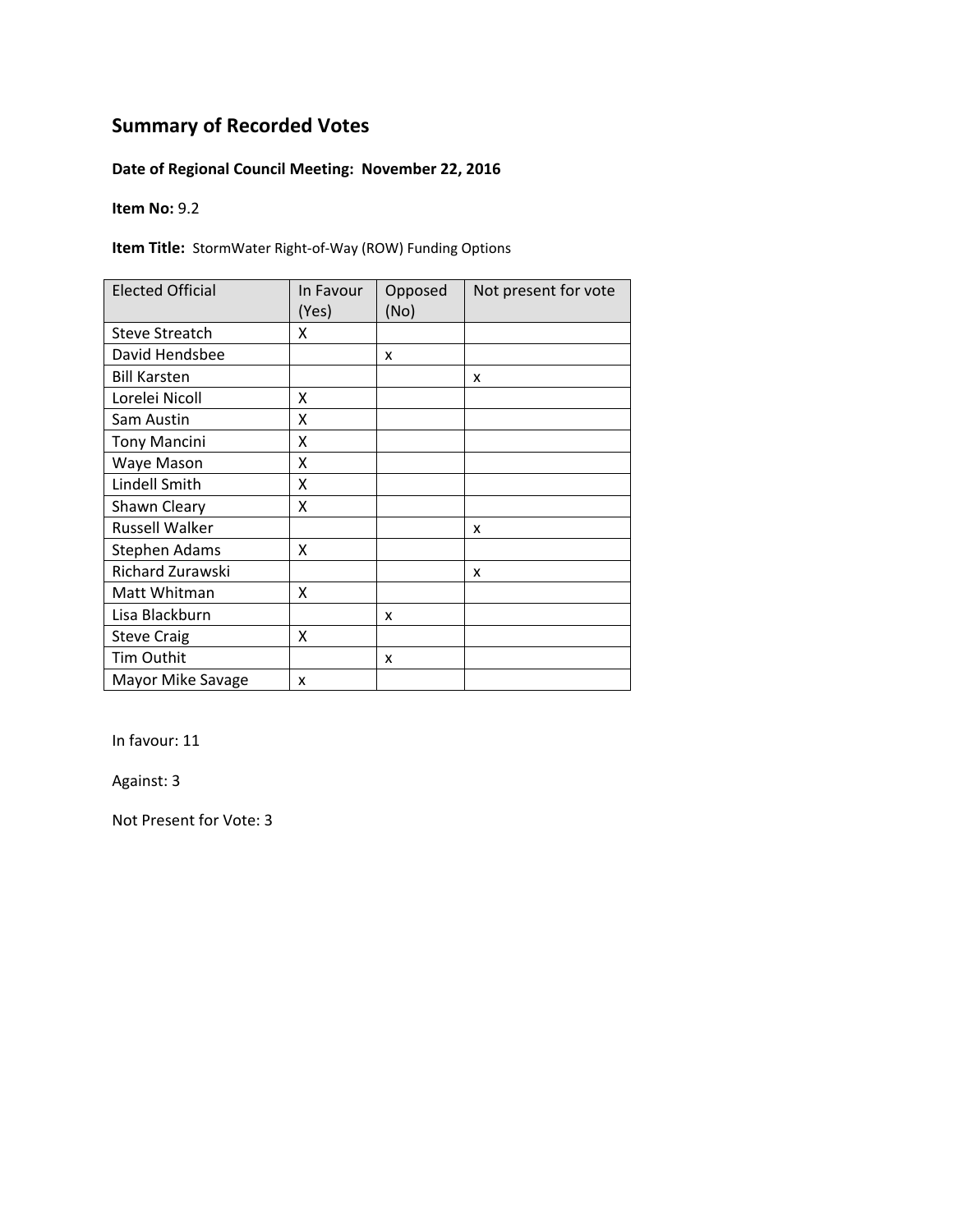### **Date of Regional Council Meeting: November 22, 2016**

**Item No:** 14.1.1

**Item Title:** Councillor Appointments – Nominations of Councillors to Various Boards and Committees – Recommendation # 1

| <b>Elected Official</b> | In Favour<br>(Yes) | Opposed<br>(No) | Not present for vote |
|-------------------------|--------------------|-----------------|----------------------|
| <b>Steve Streatch</b>   | x                  |                 |                      |
| David Hendsbee          | x                  |                 |                      |
| <b>Bill Karsten</b>     |                    |                 | X                    |
| Lorelei Nicoll          | x                  |                 |                      |
| Sam Austin              | x                  |                 |                      |
| <b>Tony Mancini</b>     | Χ                  |                 |                      |
| Waye Mason              | Χ                  |                 |                      |
| Lindell Smith           | Χ                  |                 |                      |
| Shawn Cleary            | X                  |                 |                      |
| <b>Russell Walker</b>   |                    |                 | x                    |
| <b>Stephen Adams</b>    | X                  |                 |                      |
| Richard Zurawski        |                    |                 | x                    |
| Matt Whitman            | X                  |                 |                      |
| Lisa Blackburn          | x                  |                 |                      |
| <b>Steve Craig</b>      | Χ                  |                 |                      |
| Tim Outhit              | x                  |                 |                      |
| Mayor Mike Savage       | x                  |                 |                      |

In favour: 14

Against: Nil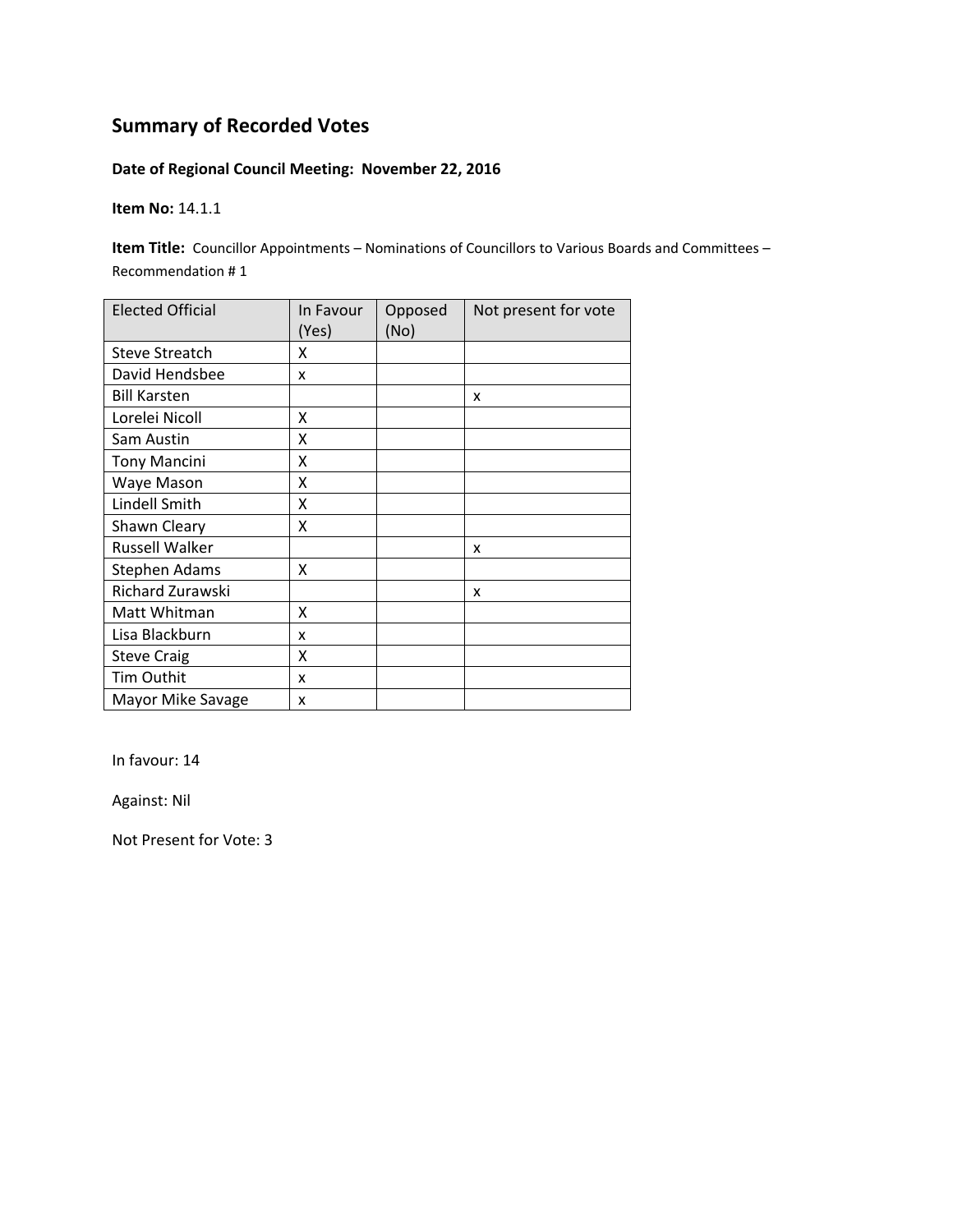### **Date of Regional Council Meeting: November 22, 2016**

**Item No:** 14.1.1

**Item Title:** Councillor Appointments – Nominations of Councillors to Various Boards and Committees – Recommendation # 2

| <b>Elected Official</b> | In Favour<br>(Yes) | Opposed<br>(No) | Not present for vote |
|-------------------------|--------------------|-----------------|----------------------|
| <b>Steve Streatch</b>   | x                  |                 |                      |
| David Hendsbee          | x                  |                 |                      |
| <b>Bill Karsten</b>     |                    |                 | X                    |
| Lorelei Nicoll          | x                  |                 |                      |
| Sam Austin              | x                  |                 |                      |
| <b>Tony Mancini</b>     | Χ                  |                 |                      |
| Waye Mason              | Χ                  |                 |                      |
| Lindell Smith           | Χ                  |                 |                      |
| Shawn Cleary            | X                  |                 |                      |
| Russell Walker          |                    |                 | x                    |
| <b>Stephen Adams</b>    | X                  |                 |                      |
| Richard Zurawski        |                    |                 | x                    |
| Matt Whitman            | X                  |                 |                      |
| Lisa Blackburn          | x                  |                 |                      |
| <b>Steve Craig</b>      | Χ                  |                 |                      |
| Tim Outhit              | x                  |                 |                      |
| Mayor Mike Savage       | x                  |                 |                      |

In favour: 14

Against: Nil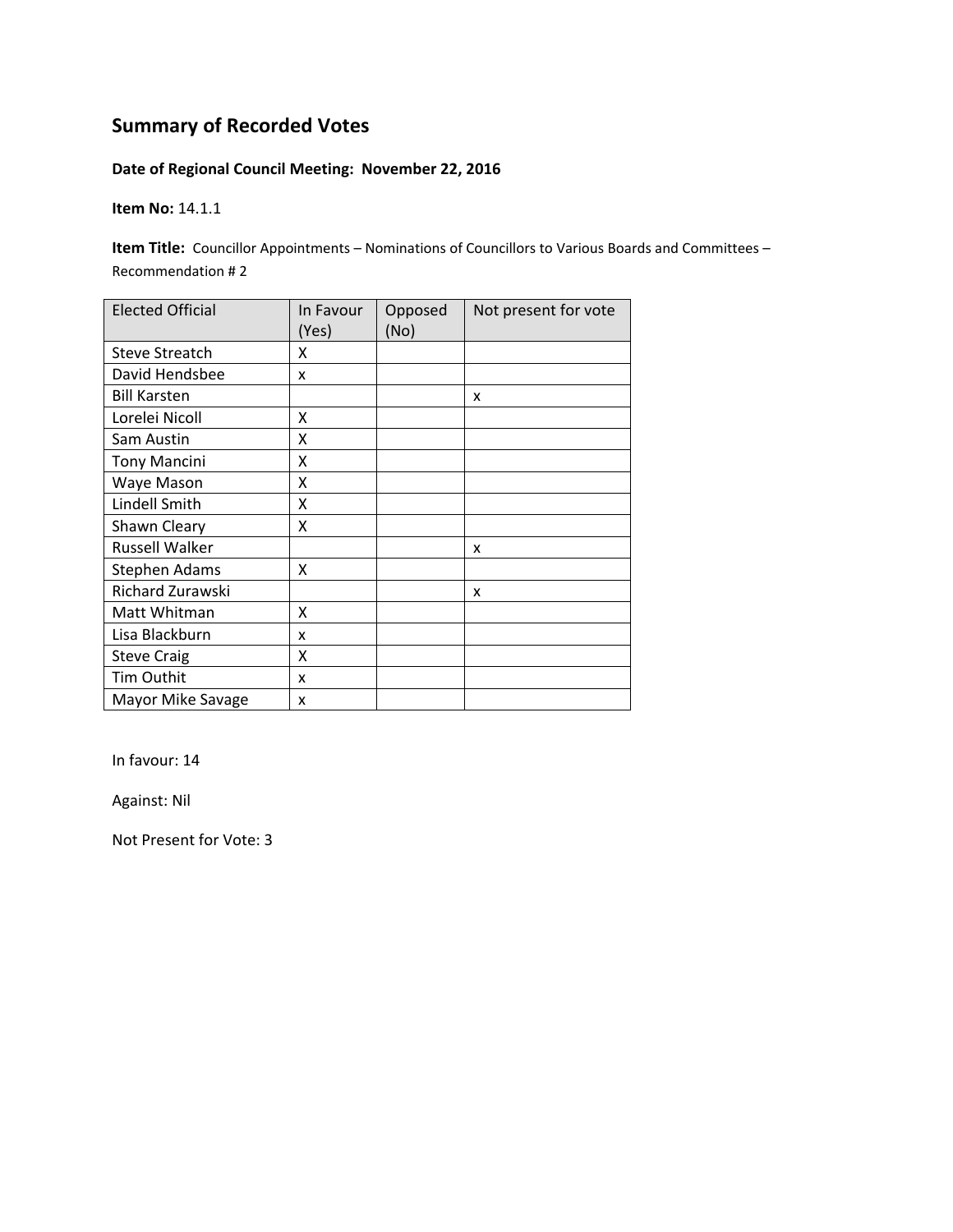### **Date of Regional Council Meeting: November 22, 2016**

**Item No:** 14.1.1

**Item Title:** Councillor Appointments – Nominations of Councillors to Various Boards and Committees – Recommendation # 3

| <b>Elected Official</b> | In Favour<br>(Yes) | Opposed<br>(No) | Not present for vote |
|-------------------------|--------------------|-----------------|----------------------|
| <b>Steve Streatch</b>   | x                  |                 |                      |
| David Hendsbee          | x                  |                 |                      |
| <b>Bill Karsten</b>     |                    |                 | x                    |
| Lorelei Nicoll          | X                  |                 |                      |
| Sam Austin              | X                  |                 |                      |
| <b>Tony Mancini</b>     | Χ                  |                 |                      |
| Waye Mason              | x                  |                 |                      |
| Lindell Smith           | X                  |                 |                      |
| Shawn Cleary            | Χ                  |                 |                      |
| Russell Walker          |                    |                 | x                    |
| <b>Stephen Adams</b>    | x                  |                 |                      |
| Richard Zurawski        | x                  |                 |                      |
| Matt Whitman            | Χ                  |                 |                      |
| Lisa Blackburn          | x                  |                 |                      |
| <b>Steve Craig</b>      | Χ                  |                 |                      |
| Tim Outhit              | x                  |                 |                      |
| Mayor Mike Savage       | x                  |                 |                      |

In favour: 15

Against: Nil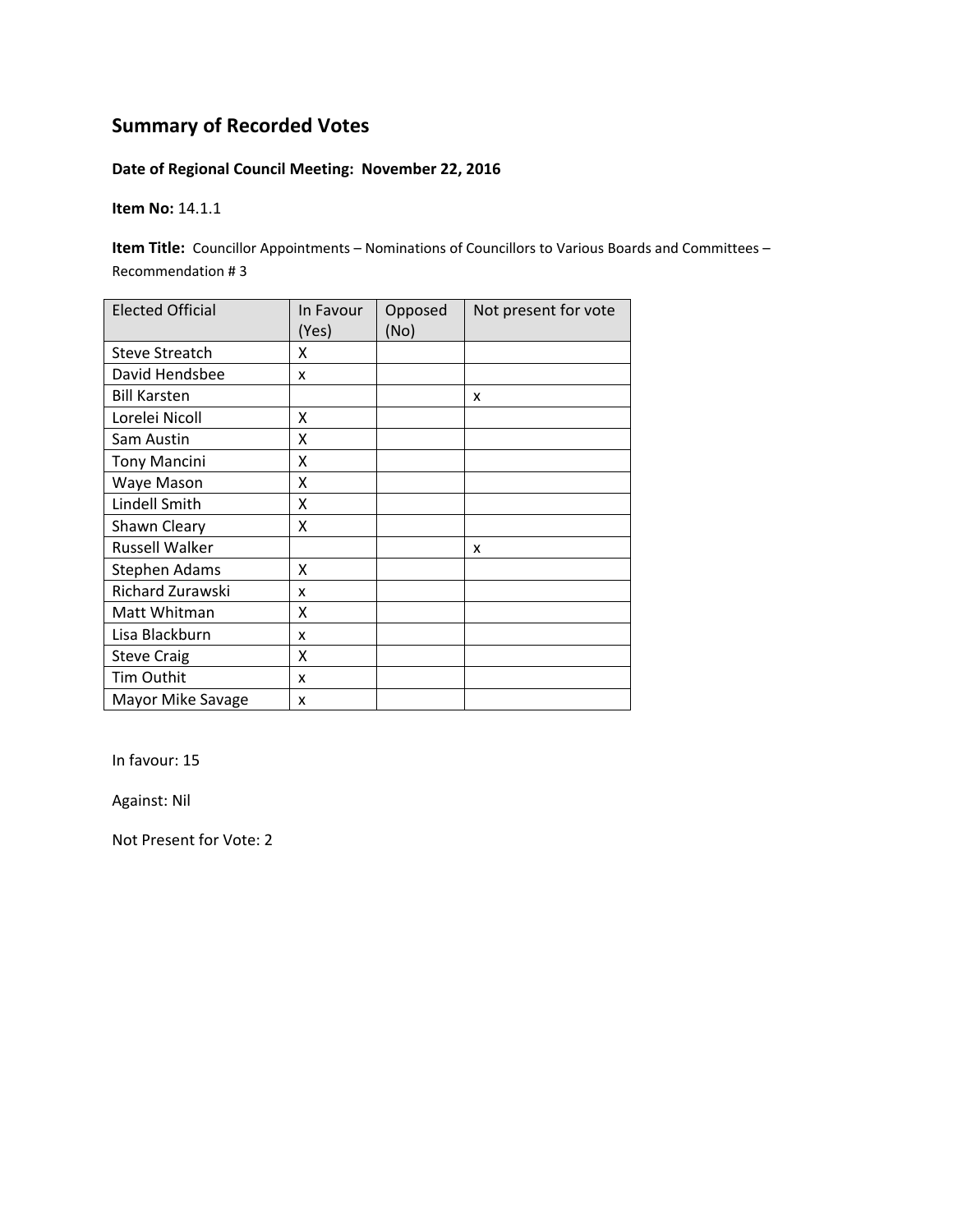### **Date of Regional Council Meeting: November 22, 2016**

**Item No:** 14.1.2

**Item Title:** Award – Quotation No. 16-107, Purchase of three (3) Fire Quint Apparatus

| <b>Elected Official</b> | In Favour<br>(Yes) | Opposed<br>(No) | Not present for vote |
|-------------------------|--------------------|-----------------|----------------------|
| <b>Steve Streatch</b>   | x                  |                 |                      |
| David Hendsbee          | x                  |                 |                      |
| <b>Bill Karsten</b>     |                    |                 | x                    |
| Lorelei Nicoll          | x                  |                 |                      |
| Sam Austin              | X                  |                 |                      |
| <b>Tony Mancini</b>     | Χ                  |                 |                      |
| Waye Mason              | Χ                  |                 |                      |
| Lindell Smith           | x                  |                 |                      |
| Shawn Cleary            | x                  |                 |                      |
| Russell Walker          |                    |                 | x                    |
| Stephen Adams           | X                  |                 |                      |
| Richard Zurawski        | x                  |                 |                      |
| Matt Whitman            | X                  |                 |                      |
| Lisa Blackburn          | x                  |                 |                      |
| <b>Steve Craig</b>      | Χ                  |                 |                      |
| Tim Outhit              | x                  |                 |                      |
| Mayor Mike Savage       | x                  |                 |                      |

In favour: 15

Against: Nil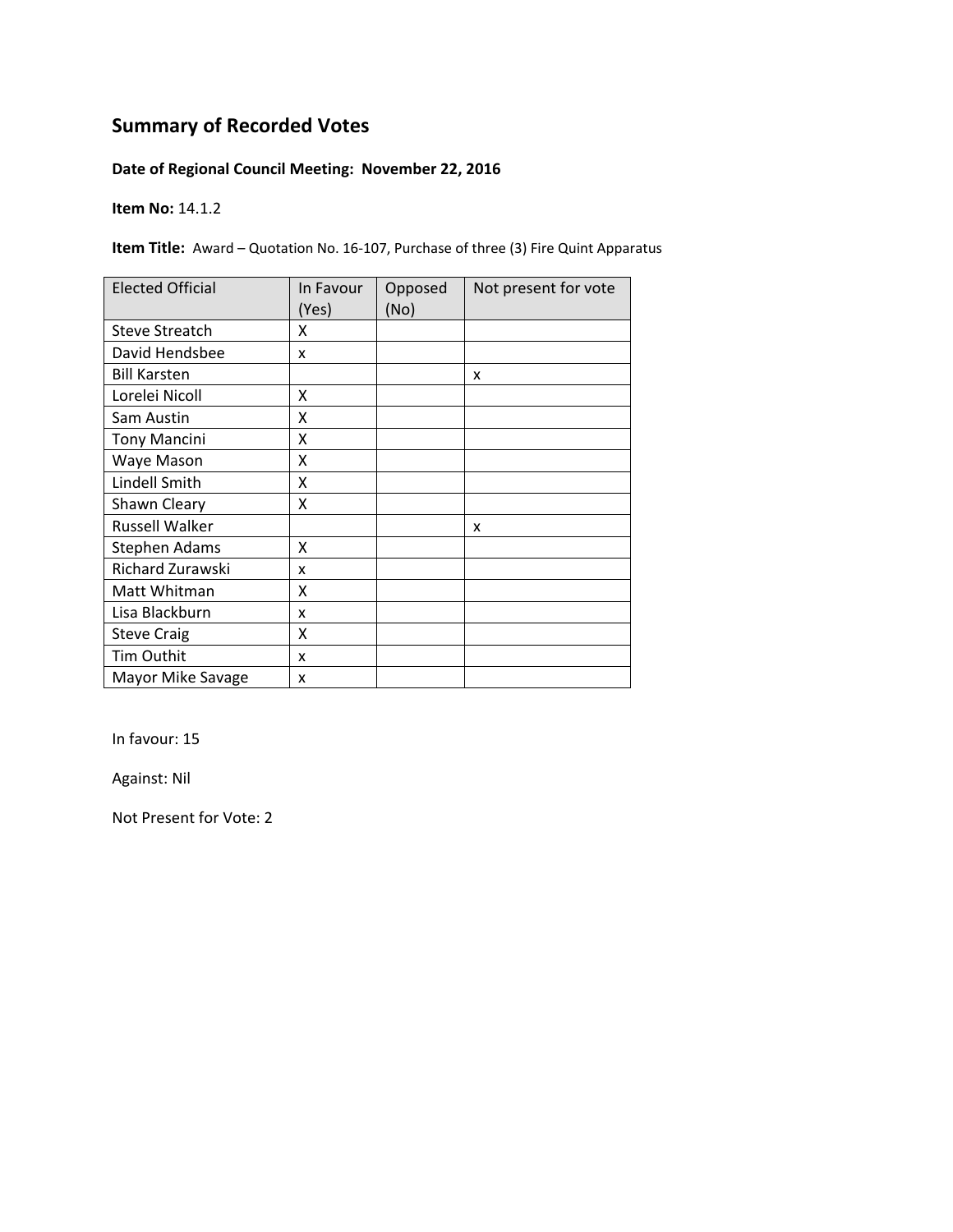#### **Date of Regional Council Meeting: November 22, 2016**

**Item No:** 14.1.3

**Item Title:** Administrative Order 50 – Disposal of Surplus Real Property – Package 05.16

| <b>Elected Official</b> | In Favour | Opposed | Not present for vote |
|-------------------------|-----------|---------|----------------------|
|                         | (Yes)     | (No)    |                      |
| <b>Steve Streatch</b>   | x         |         |                      |
| David Hendsbee          | x         |         |                      |
| <b>Bill Karsten</b>     |           |         | x                    |
| Lorelei Nicoll          | X         |         |                      |
| Sam Austin              | X         |         |                      |
| <b>Tony Mancini</b>     | X         |         |                      |
| Waye Mason              | Χ         |         |                      |
| Lindell Smith           | X         |         |                      |
| Shawn Cleary            | X         |         |                      |
| <b>Russell Walker</b>   |           |         | x                    |
| Stephen Adams           | X         |         |                      |
| Richard Zurawski        | x         |         |                      |
| Matt Whitman            | X         |         |                      |
| Lisa Blackburn          | x         |         |                      |
| <b>Steve Craig</b>      | Χ         |         |                      |
| Tim Outhit              | x         |         |                      |
| Mayor Mike Savage       | x         |         |                      |

*Amendment to remove 3 North Street from Attachment B*

In favour: 15

Against: Nil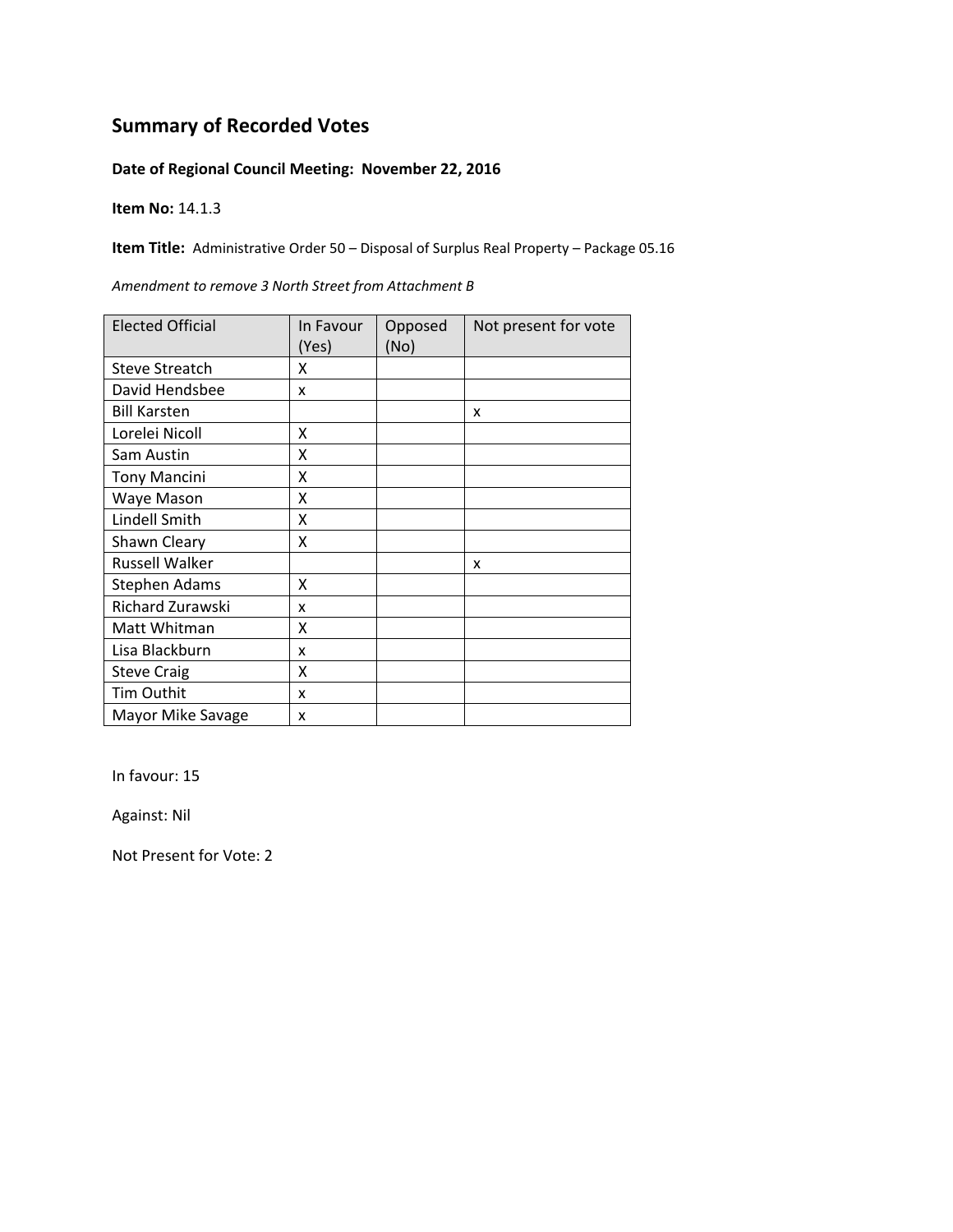#### **Date of Regional Council Meeting: November 22, 2016**

**Item No:** 14.1.3

**Item Title:** Administrative Order 50 – Disposal of Surplus Real Property – Package 05.16

| <b>Elected Official</b> | In Favour<br>(Yes) | Opposed<br>(No) | Not present for vote |
|-------------------------|--------------------|-----------------|----------------------|
| <b>Steve Streatch</b>   | x                  |                 |                      |
| David Hendsbee          | x                  |                 |                      |
| <b>Bill Karsten</b>     |                    |                 | x                    |
| Lorelei Nicoll          | Χ                  |                 |                      |
| Sam Austin              | X                  |                 |                      |
| <b>Tony Mancini</b>     | x                  |                 |                      |
| Waye Mason              | x                  |                 |                      |
| Lindell Smith           | X                  |                 |                      |
| Shawn Cleary            | Χ                  |                 |                      |
| Russell Walker          |                    |                 | x                    |
| <b>Stephen Adams</b>    | X                  |                 |                      |
| Richard Zurawski        | x                  |                 |                      |
| Matt Whitman            | X                  |                 |                      |
| Lisa Blackburn          | x                  |                 |                      |
| <b>Steve Craig</b>      | X                  |                 |                      |
| Tim Outhit              | x                  |                 |                      |
| Mayor Mike Savage       | x                  |                 |                      |

*Amendment – request for a staff report relating to a municipal museum*

In favour: 15

Against: Nil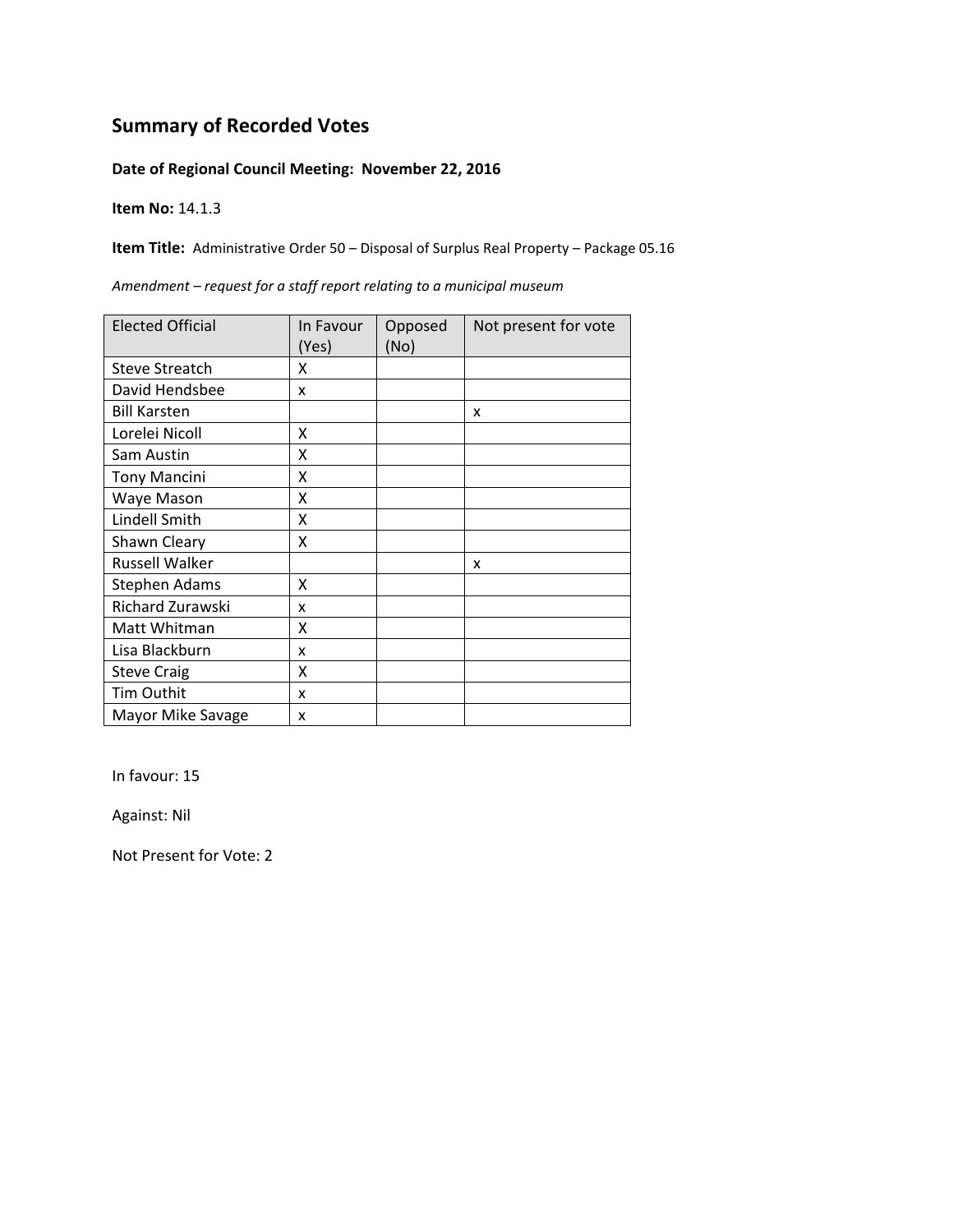### **Date of Regional Council Meeting: November 22, 2016**

**Item No:** 14.1.3

**Item Title:** Administrative Order 50 – Disposal of Surplus Real Property – Package 05.16

*Main Motion as amended*

| <b>Elected Official</b> | In Favour<br>(Yes) | Opposed<br>(No) | Not present for vote |
|-------------------------|--------------------|-----------------|----------------------|
| <b>Steve Streatch</b>   | x                  |                 |                      |
| David Hendsbee          | X                  |                 |                      |
| <b>Bill Karsten</b>     |                    |                 | X                    |
| Lorelei Nicoll          | x                  |                 |                      |
| Sam Austin              | X                  |                 |                      |
| <b>Tony Mancini</b>     | X                  |                 |                      |
| Waye Mason              | Χ                  |                 |                      |
| Lindell Smith           | Χ                  |                 |                      |
| Shawn Cleary            | x                  |                 |                      |
| Russell Walker          |                    |                 | x                    |
| <b>Stephen Adams</b>    | x                  |                 |                      |
| Richard Zurawski        | x                  |                 |                      |
| Matt Whitman            | χ                  |                 |                      |
| Lisa Blackburn          | x                  |                 |                      |
| <b>Steve Craig</b>      | Χ                  |                 |                      |
| Tim Outhit              | x                  |                 |                      |
| Mayor Mike Savage       | x                  |                 |                      |

In favour: 15

Against: Nil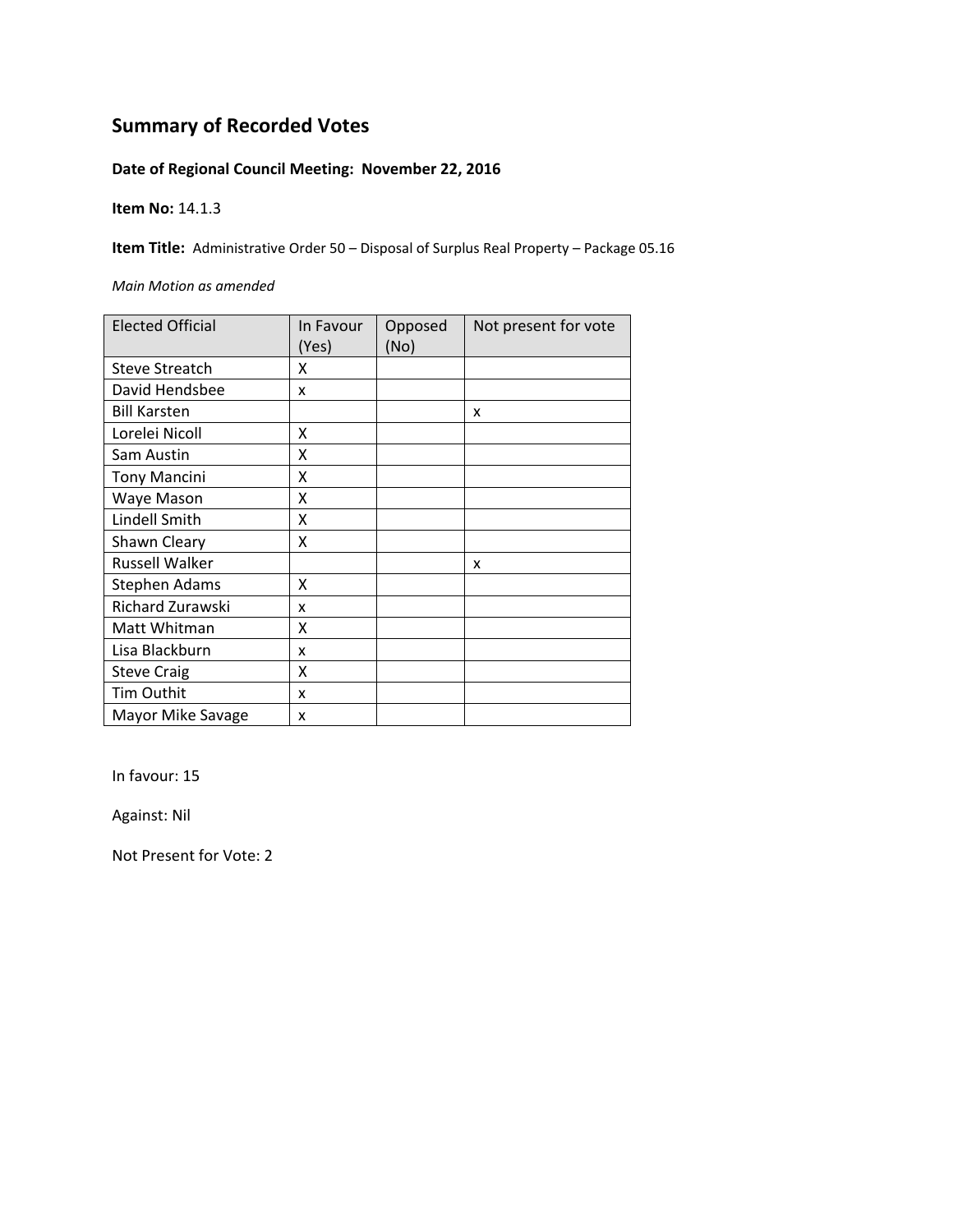#### **Date of Regional Council Meeting: November 22, 2016**

**Item No:** 14.1.4

**Item Title**: Proposed Amendments to Administrative Order 29, Respecting HRM Civic Addressing Policies – Case CA0108 – Street Naming from June 1 – July 31, 2016

| <b>Elected Official</b> | In Favour<br>(Yes) | Opposed<br>(No) | Not present for vote |
|-------------------------|--------------------|-----------------|----------------------|
| <b>Steve Streatch</b>   | x                  |                 |                      |
| David Hendsbee          | x                  |                 |                      |
| <b>Bill Karsten</b>     |                    |                 | X                    |
| Lorelei Nicoll          | x                  |                 |                      |
| Sam Austin              | X                  |                 |                      |
| <b>Tony Mancini</b>     | X                  |                 |                      |
| Waye Mason              |                    |                 | x                    |
| Lindell Smith           | Χ                  |                 |                      |
| Shawn Cleary            | Χ                  |                 |                      |
| <b>Russell Walker</b>   |                    |                 | x                    |
| Stephen Adams           | x                  |                 |                      |
| Richard Zurawski        | x                  |                 |                      |
| Matt Whitman            | X                  |                 |                      |
| Lisa Blackburn          | x                  |                 |                      |
| <b>Steve Craig</b>      | Χ                  |                 |                      |
| Tim Outhit              |                    |                 | X                    |
| Mayor Mike Savage       | x                  |                 |                      |

In favour: 13

Against: Nil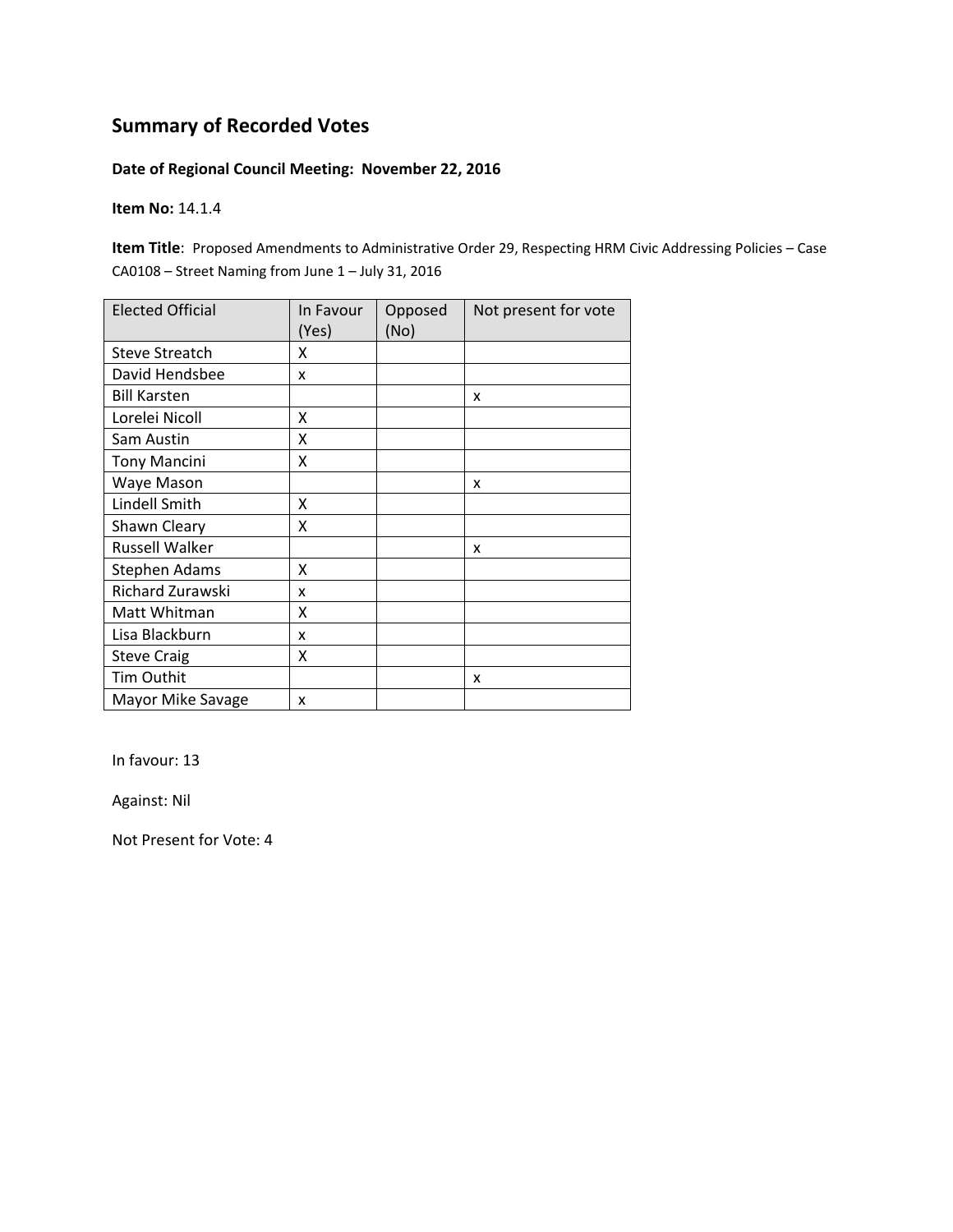### **Date of Regional Council Meeting: November 22, 2016**

**Item No:** 14.1.5

**Item Title**: Lease Renewal for the Woodside ball fields and the Dartmouth Lawn Bowls Club, Pleasant Street, Dartmouth

| <b>Elected Official</b> | In Favour<br>(Yes) | Opposed<br>(No) | Not present for vote |
|-------------------------|--------------------|-----------------|----------------------|
| <b>Steve Streatch</b>   | x                  |                 |                      |
| David Hendsbee          | x                  |                 |                      |
| <b>Bill Karsten</b>     |                    |                 | x                    |
| Lorelei Nicoll          | x                  |                 |                      |
| Sam Austin              | χ                  |                 |                      |
| <b>Tony Mancini</b>     | Χ                  |                 |                      |
| Waye Mason              |                    |                 | x                    |
| Lindell Smith           | x                  |                 |                      |
| Shawn Cleary            | χ                  |                 |                      |
| <b>Russell Walker</b>   |                    |                 | x                    |
| <b>Stephen Adams</b>    | x                  |                 |                      |
| Richard Zurawski        | x                  |                 |                      |
| Matt Whitman            | X                  |                 |                      |
| Lisa Blackburn          | x                  |                 |                      |
| <b>Steve Craig</b>      | Χ                  |                 |                      |
| Tim Outhit              |                    |                 | x                    |
| Mayor Mike Savage       | x                  |                 |                      |

In favour: 13

Against: Nil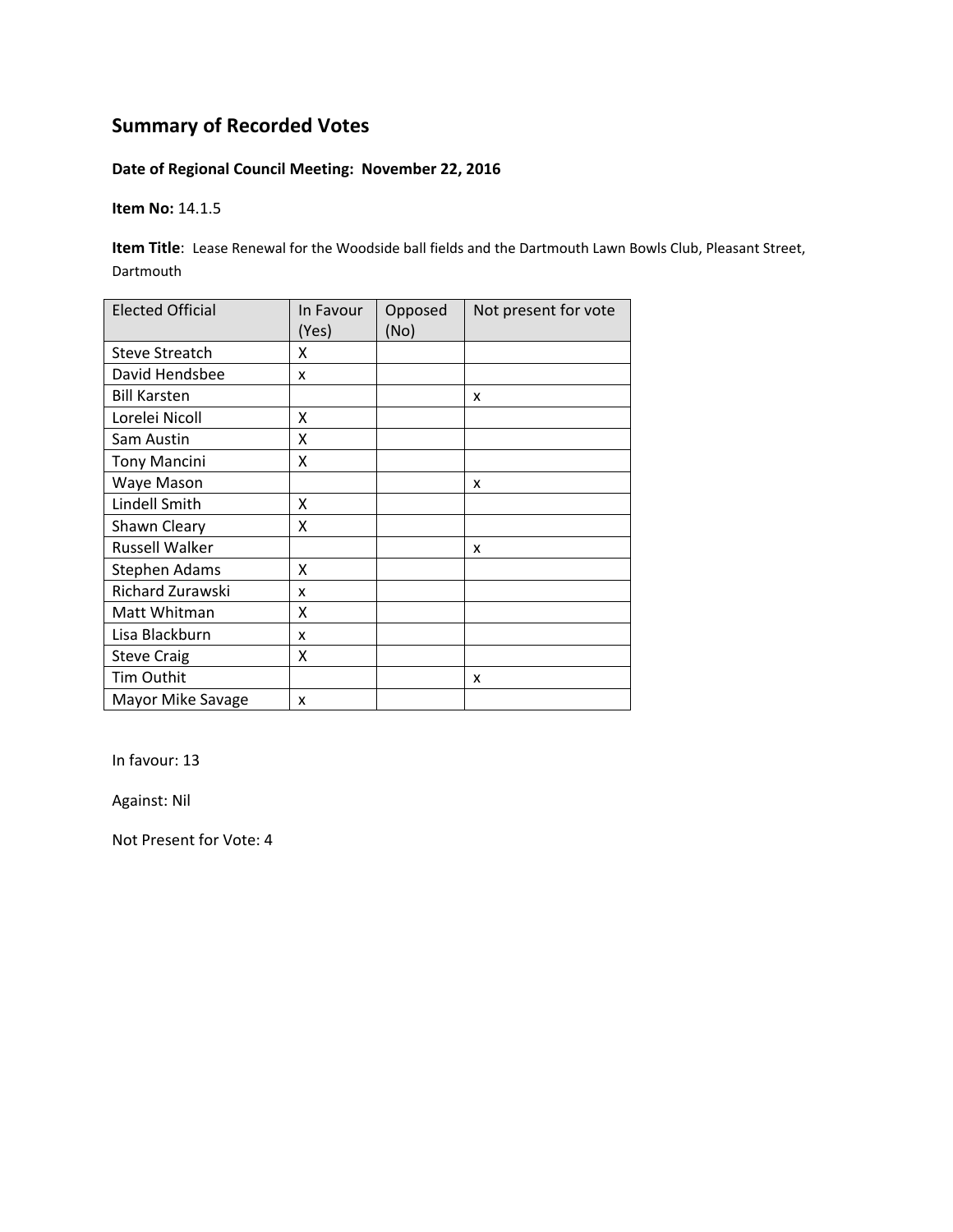### **Date of Regional Council Meeting: November 22, 2016**

**Item No:** 14.1.6

**Item Title**: Provincial Contribution Agreement – Bus Replacement Project – Building Canada Fund

| <b>Elected Official</b> | In Favour<br>(Yes) | Opposed<br>(No) | Not present for vote |
|-------------------------|--------------------|-----------------|----------------------|
| <b>Steve Streatch</b>   | x                  |                 |                      |
| David Hendsbee          | x                  |                 |                      |
| <b>Bill Karsten</b>     |                    |                 | x                    |
| Lorelei Nicoll          | Χ                  |                 |                      |
| Sam Austin              | Χ                  |                 |                      |
| <b>Tony Mancini</b>     | Χ                  |                 |                      |
| Waye Mason              |                    |                 | X                    |
| Lindell Smith           | x                  |                 |                      |
| Shawn Cleary            | x                  |                 |                      |
| <b>Russell Walker</b>   |                    |                 | x                    |
| Stephen Adams           | X                  |                 |                      |
| Richard Zurawski        | x                  |                 |                      |
| Matt Whitman            | X                  |                 |                      |
| Lisa Blackburn          | x                  |                 |                      |
| <b>Steve Craig</b>      | X                  |                 |                      |
| Tim Outhit              | x                  |                 |                      |
| Mayor Mike Savage       | x                  |                 |                      |

In favour: 14

Against: Nil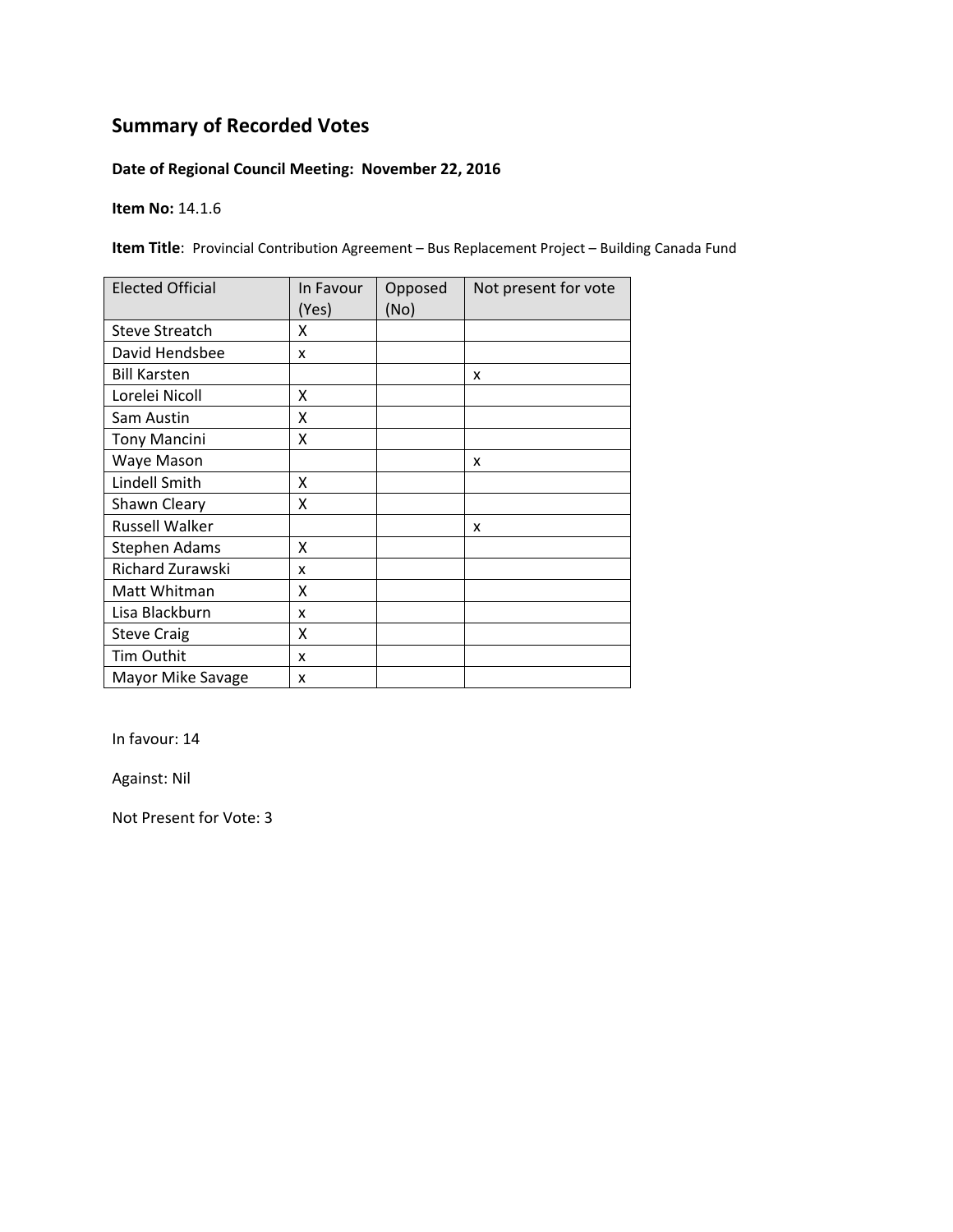### **Date of Regional Council Meeting: November 22, 2016**

**Item No:** 14.1.7

**Item Title**: Donation of Decommissioned Buses to Nova Scotia Community College

| <b>Elected Official</b> | In Favour<br>(Yes) | Opposed<br>(No) | Not present for vote |
|-------------------------|--------------------|-----------------|----------------------|
| <b>Steve Streatch</b>   | x                  |                 |                      |
| David Hendsbee          | x                  |                 |                      |
| <b>Bill Karsten</b>     |                    |                 | x                    |
| Lorelei Nicoll          | X                  |                 |                      |
| Sam Austin              | X                  |                 |                      |
| <b>Tony Mancini</b>     | Χ                  |                 |                      |
| Waye Mason              |                    |                 | X                    |
| Lindell Smith           | x                  |                 |                      |
| Shawn Cleary            | x                  |                 |                      |
| <b>Russell Walker</b>   |                    |                 | x                    |
| Stephen Adams           | x                  |                 |                      |
| Richard Zurawski        | x                  |                 |                      |
| Matt Whitman            | Χ                  |                 |                      |
| Lisa Blackburn          | x                  |                 |                      |
| <b>Steve Craig</b>      | Χ                  |                 |                      |
| Tim Outhit              | x                  |                 |                      |
| Mayor Mike Savage       | x                  |                 |                      |

In favour: 14

Against: Nil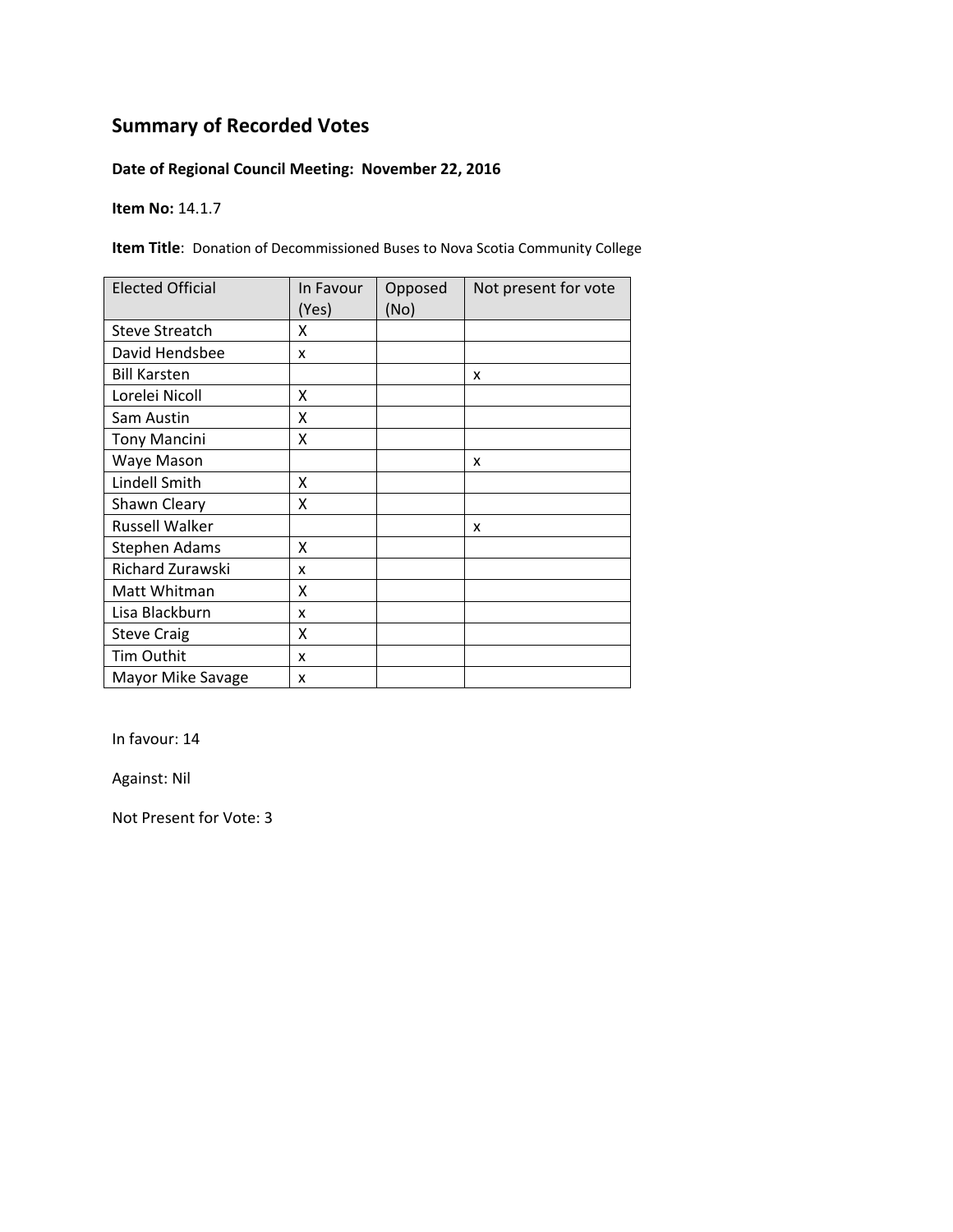#### **Date of Regional Council Meeting: November 22, 2016**

**Item No:** 14.1.8

**Item Title**: Amendments to the Regional Municipal Planning Strategy and Community Land Use By‐laws Regarding the Development of 10 hectare (25 acre) lots

| <b>Elected Official</b> | In Favour<br>(Yes) | Opposed<br>(No) | Not present for vote |
|-------------------------|--------------------|-----------------|----------------------|
| <b>Steve Streatch</b>   | x                  |                 |                      |
| David Hendsbee          | x                  |                 |                      |
| <b>Bill Karsten</b>     |                    |                 | x                    |
| Lorelei Nicoll          | X                  |                 |                      |
| Sam Austin              |                    | x               |                      |
| <b>Tony Mancini</b>     | Χ                  |                 |                      |
| Waye Mason              |                    | X               |                      |
| Lindell Smith           |                    | x               |                      |
| Shawn Cleary            | x                  |                 |                      |
| Russell Walker          |                    |                 | x                    |
| Stephen Adams           | χ                  |                 |                      |
| Richard Zurawski        | x                  |                 |                      |
| Matt Whitman            | χ                  |                 |                      |
| Lisa Blackburn          |                    | X               |                      |
| <b>Steve Craig</b>      | x                  |                 |                      |
| Tim Outhit              | x                  |                 |                      |
| Mayor Mike Savage       |                    | x               |                      |

*Amending motion to include the lands in Ketch Harbour*

In favour: 10

Against: 5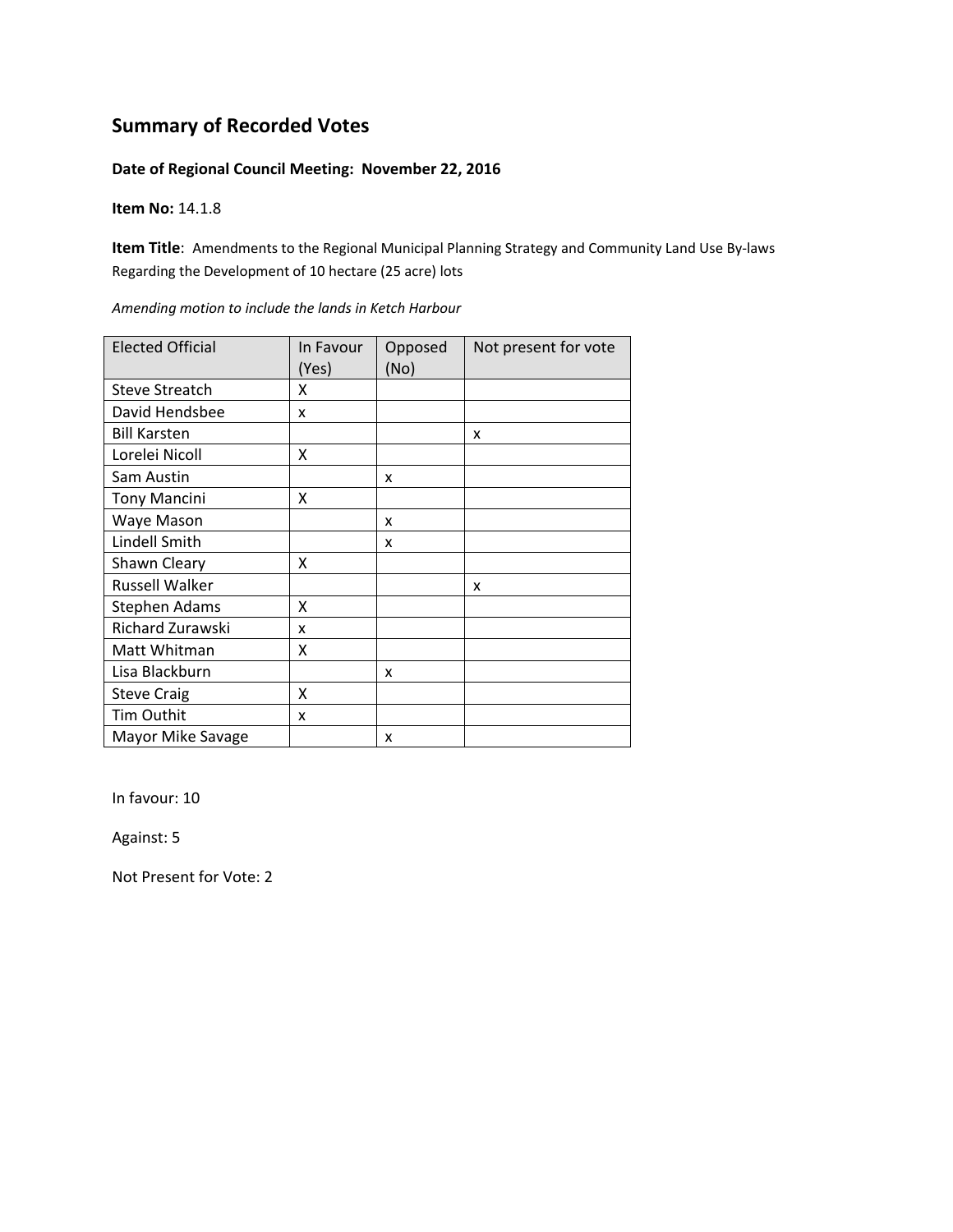#### **Date of Regional Council Meeting: November 22, 2016**

**Item No:** 14.1.8

**Item Title**: Amendments to the Regional Municipal Planning Strategy and Community Land Use By‐laws Regarding the Development of 10 hectare (25 acre) lots

| <b>Elected Official</b> | In Favour<br>(Yes) | Opposed<br>(No) | Not present for vote |
|-------------------------|--------------------|-----------------|----------------------|
| <b>Steve Streatch</b>   | x                  |                 |                      |
| David Hendsbee          | x                  |                 |                      |
| <b>Bill Karsten</b>     |                    |                 | X                    |
| Lorelei Nicoll          |                    | X               |                      |
| Sam Austin              |                    | X               |                      |
| <b>Tony Mancini</b>     |                    | X               |                      |
| Waye Mason              |                    | X               |                      |
| Lindell Smith           |                    | X               |                      |
| Shawn Cleary            |                    | x               |                      |
| <b>Russell Walker</b>   |                    |                 | x                    |
| Stephen Adams           | x                  |                 |                      |
| Richard Zurawski        |                    | x               |                      |
| Matt Whitman            | x                  |                 |                      |
| Lisa Blackburn          |                    | x               |                      |
| <b>Steve Craig</b>      |                    | x               |                      |
| Tim Outhit              |                    | x               |                      |
| Mayor Mike Savage       | x                  |                 |                      |

*Amending motion to further amendments to Eastern Shore (West) Land Use By‐law‐ Defeated*

In favour: 5

Against: 10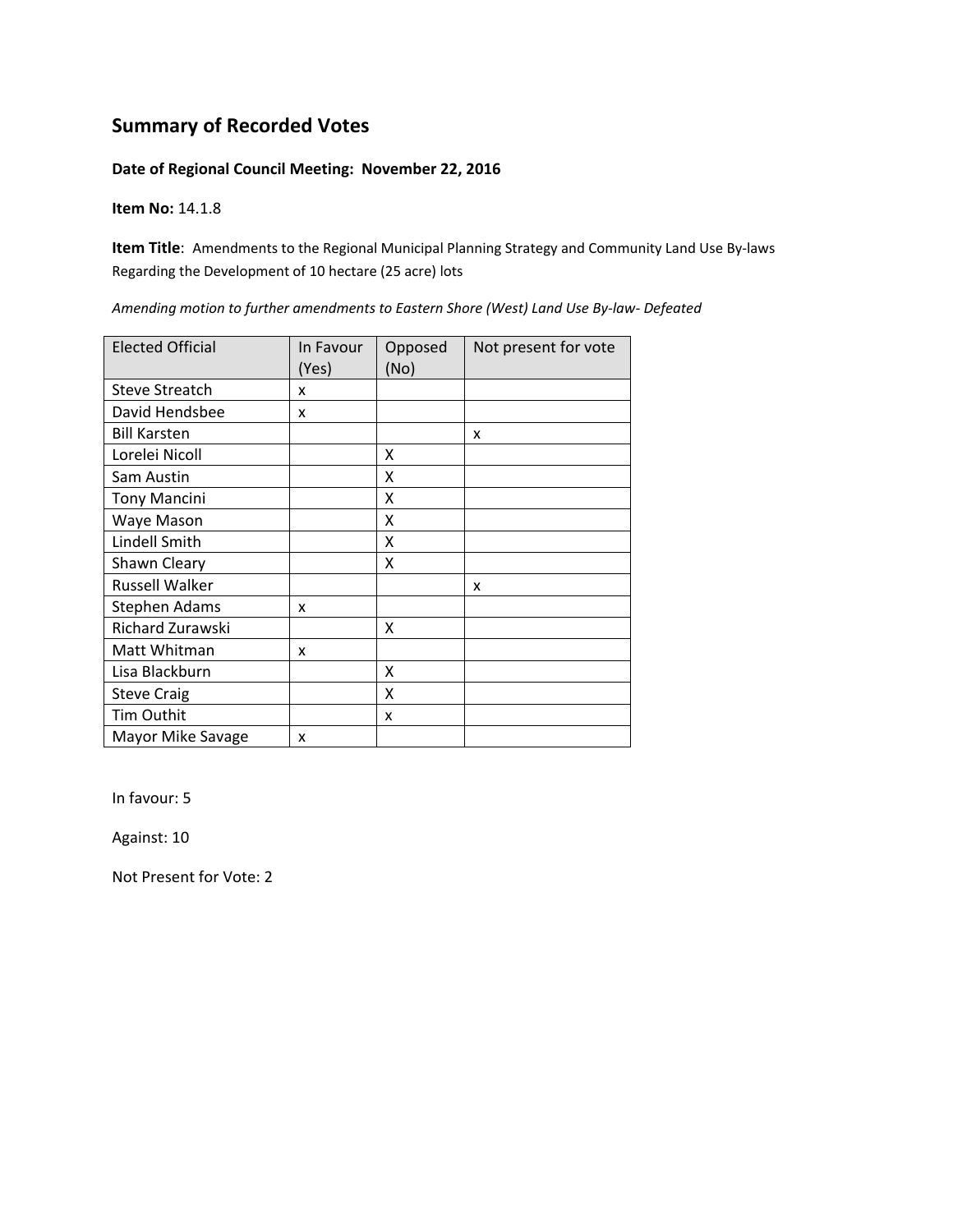#### **Date of Regional Council Meeting: November 22, 2016**

#### **Item No:** 14.1.8

**Item Title**: Amendments to the Regional Municipal Planning Strategy and Community Land Use By‐laws Regarding the Development of 10 hectare (25 acre) lots

#### *Main Motion as amended*

| <b>Elected Official</b> | In Favour<br>(Yes) | Opposed<br>(No) | Not present for vote |
|-------------------------|--------------------|-----------------|----------------------|
| <b>Steve Streatch</b>   | x                  |                 |                      |
| David Hendsbee          | x                  |                 |                      |
| <b>Bill Karsten</b>     |                    |                 | x                    |
| Lorelei Nicoll          | x                  |                 |                      |
| Sam Austin              | Χ                  |                 |                      |
| <b>Tony Mancini</b>     | X                  |                 |                      |
| Waye Mason              | X                  |                 |                      |
| Lindell Smith           | X                  |                 |                      |
| Shawn Cleary            | Χ                  |                 |                      |
| <b>Russell Walker</b>   |                    |                 | x                    |
| <b>Stephen Adams</b>    | x                  |                 |                      |
| Richard Zurawski        |                    | x               |                      |
| Matt Whitman            | X                  |                 |                      |
| Lisa Blackburn          | Χ                  |                 |                      |
| <b>Steve Craig</b>      | X                  |                 |                      |
| Tim Outhit              | x                  |                 |                      |
| Mayor Mike Savage       | x                  |                 |                      |

In favour: 14

Against: 1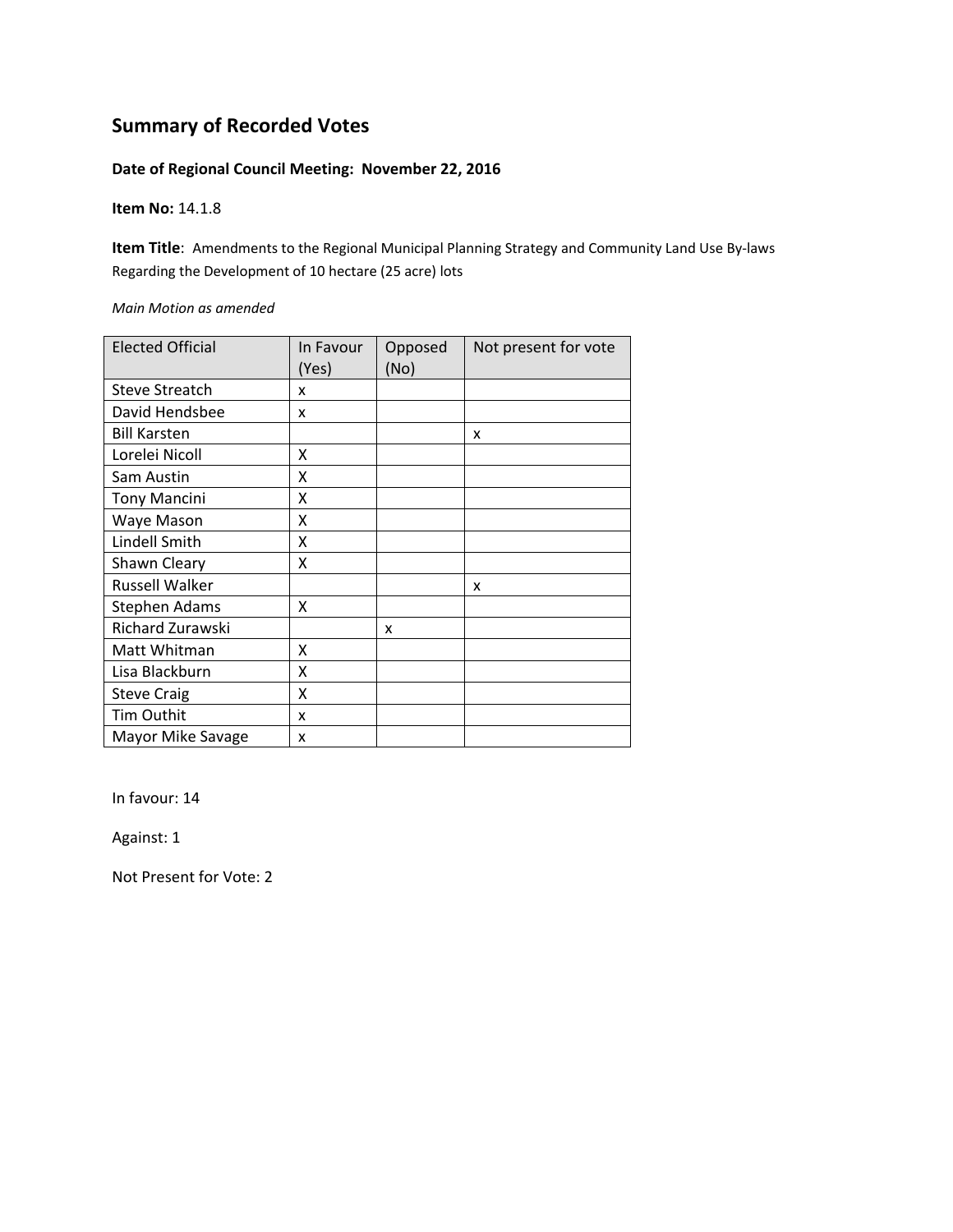#### **Date of Regional Council Meeting: November 22, 2016**

**Item No:** 14.1.8

**Item Title**: Amendments to the Regional Municipal Planning Strategy and Community Land Use By‐laws Regarding the Development of 10 hectare (25 acre) lots

*Request for a supplementary report*

| <b>Elected Official</b> | In Favour<br>(Yes) | Opposed<br>(No) | Not present for vote |
|-------------------------|--------------------|-----------------|----------------------|
| <b>Steve Streatch</b>   | x                  |                 |                      |
| David Hendsbee          | x                  |                 |                      |
| <b>Bill Karsten</b>     |                    |                 | x                    |
| Lorelei Nicoll          | X                  |                 |                      |
| Sam Austin              | X                  |                 |                      |
| <b>Tony Mancini</b>     | x                  |                 |                      |
| Waye Mason              | X                  |                 |                      |
| Lindell Smith           | Χ                  |                 |                      |
| Shawn Cleary            | X                  |                 |                      |
| <b>Russell Walker</b>   |                    |                 | x                    |
| Stephen Adams           | x                  |                 |                      |
| Richard Zurawski        |                    | x               |                      |
| Matt Whitman            | Χ                  |                 |                      |
| Lisa Blackburn          | X                  |                 |                      |
| <b>Steve Craig</b>      | Χ                  |                 |                      |
| Tim Outhit              | x                  |                 |                      |
| Mayor Mike Savage       | x                  |                 |                      |

In favour: 14

Against: 1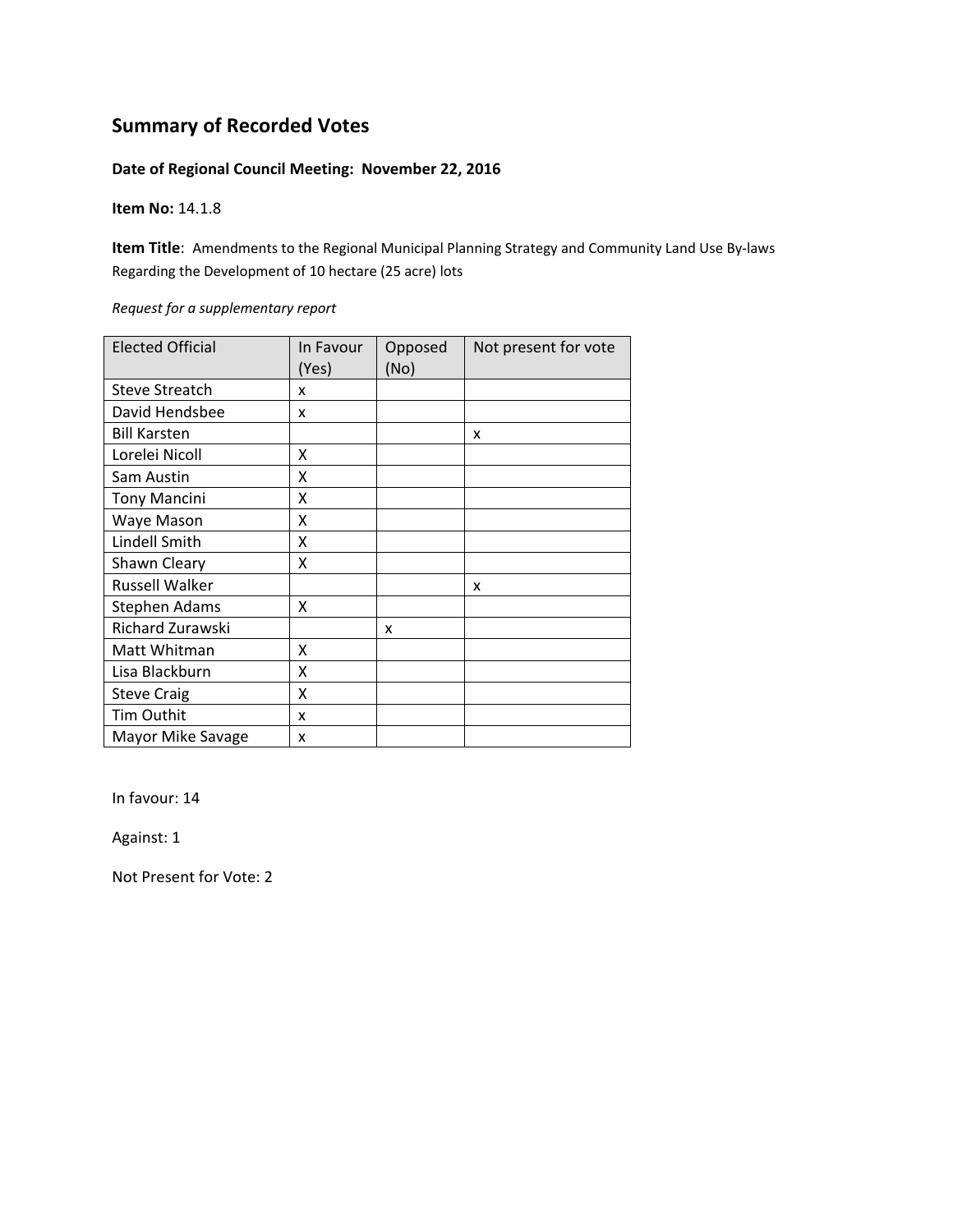#### **Date of Regional Council Meeting: November 22, 2016**

**Item No:** 14.1.9

**Item Title**: Case 20589 – Municipal Planning Strategy (MPS) Amendments to the Musquodoboit Valley/Dutch Settlement Municipal Planning Strategy & Land Use By‐Law, and the Halifax Regional Sub‐Division By‐law to allow the creation of 6 lots with reduced or no Road frontage on the lands of the late Mary Sibley in Meagher's Grant

| <b>Elected Official</b> | In Favour<br>(Yes) | Opposed<br>(No) | Not present for vote |
|-------------------------|--------------------|-----------------|----------------------|
| <b>Steve Streatch</b>   | x                  |                 |                      |
| David Hendsbee          | x                  |                 |                      |
| <b>Bill Karsten</b>     |                    |                 | x                    |
| Lorelei Nicoll          | X                  |                 |                      |
| Sam Austin              | Χ                  |                 |                      |
| <b>Tony Mancini</b>     | X                  |                 |                      |
| Waye Mason              | Χ                  |                 |                      |
| Lindell Smith           | X                  |                 |                      |
| Shawn Cleary            | Χ                  |                 |                      |
| <b>Russell Walker</b>   |                    |                 | x                    |
| Stephen Adams           | X                  |                 |                      |
| Richard Zurawski        | x                  |                 |                      |
| Matt Whitman            | X                  |                 |                      |
| Lisa Blackburn          | x                  |                 |                      |
| <b>Steve Craig</b>      | X                  |                 |                      |
| Tim Outhit              | x                  |                 |                      |
| Mayor Mike Savage       | x                  |                 |                      |

In favour: 15

Against: Nil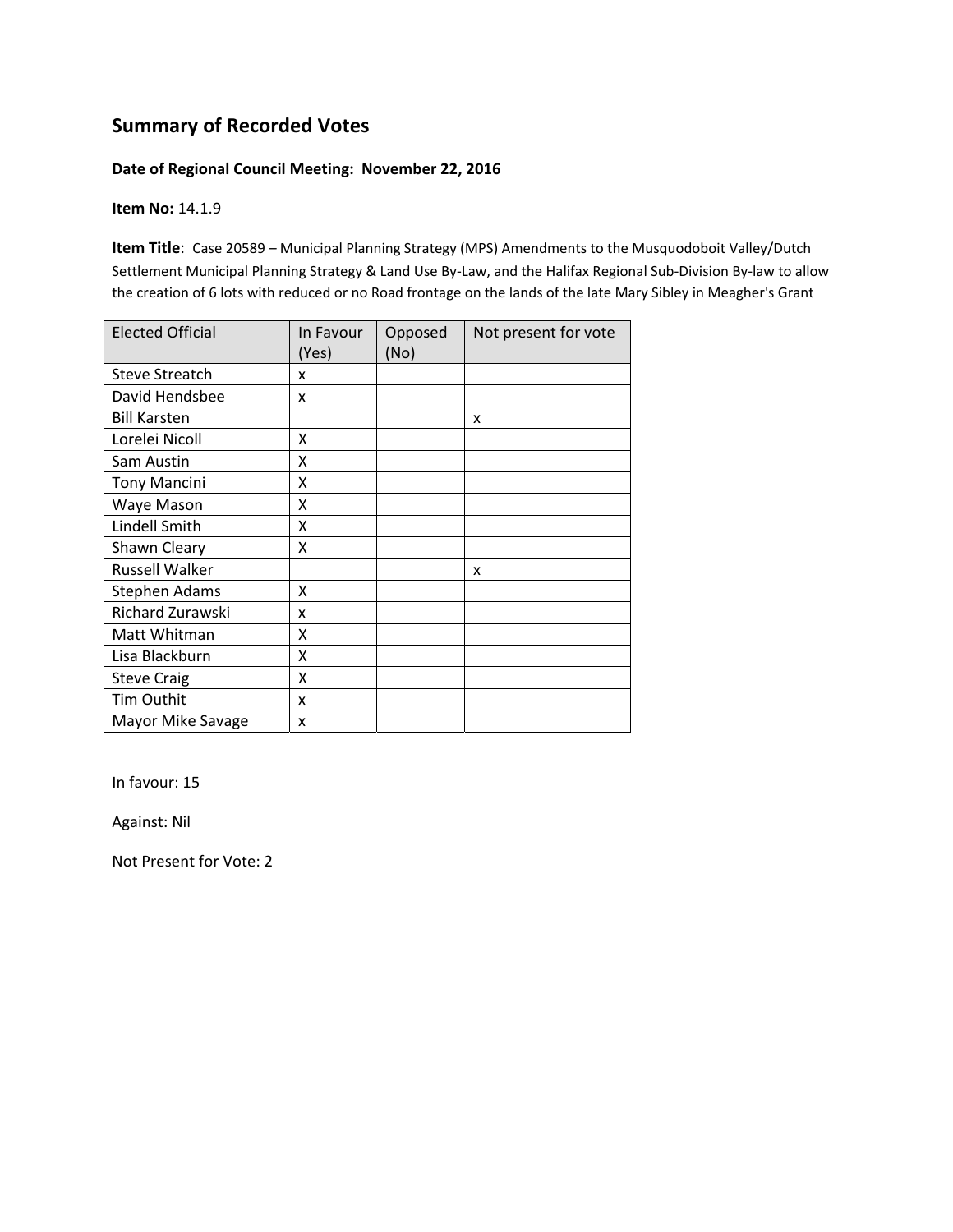### **Date of Regional Council Meeting: November 22, 2016**

**Item No:** 14.1.10

**Item Title**: Herring Cove Water Servicing

| <b>Elected Official</b> | In Favour<br>(Yes) | Opposed<br>(No) | Not present for vote |
|-------------------------|--------------------|-----------------|----------------------|
| <b>Steve Streatch</b>   | x                  |                 |                      |
| David Hendsbee          | x                  |                 |                      |
| <b>Bill Karsten</b>     |                    |                 | x                    |
| Lorelei Nicoll          | X                  |                 |                      |
| Sam Austin              | X                  |                 |                      |
| <b>Tony Mancini</b>     | Χ                  |                 |                      |
| Waye Mason              | Χ                  |                 |                      |
| Lindell Smith           | x                  |                 |                      |
| Shawn Cleary            | x                  |                 |                      |
| <b>Russell Walker</b>   |                    |                 | x                    |
| <b>Stephen Adams</b>    | x                  |                 |                      |
| Richard Zurawski        | x                  |                 |                      |
| Matt Whitman            | X                  |                 |                      |
| Lisa Blackburn          | X                  |                 |                      |
| <b>Steve Craig</b>      | Χ                  |                 |                      |
| <b>Tim Outhit</b>       | x                  |                 |                      |
| Mayor Mike Savage       | X                  |                 |                      |

In favour: 15

Against: Nil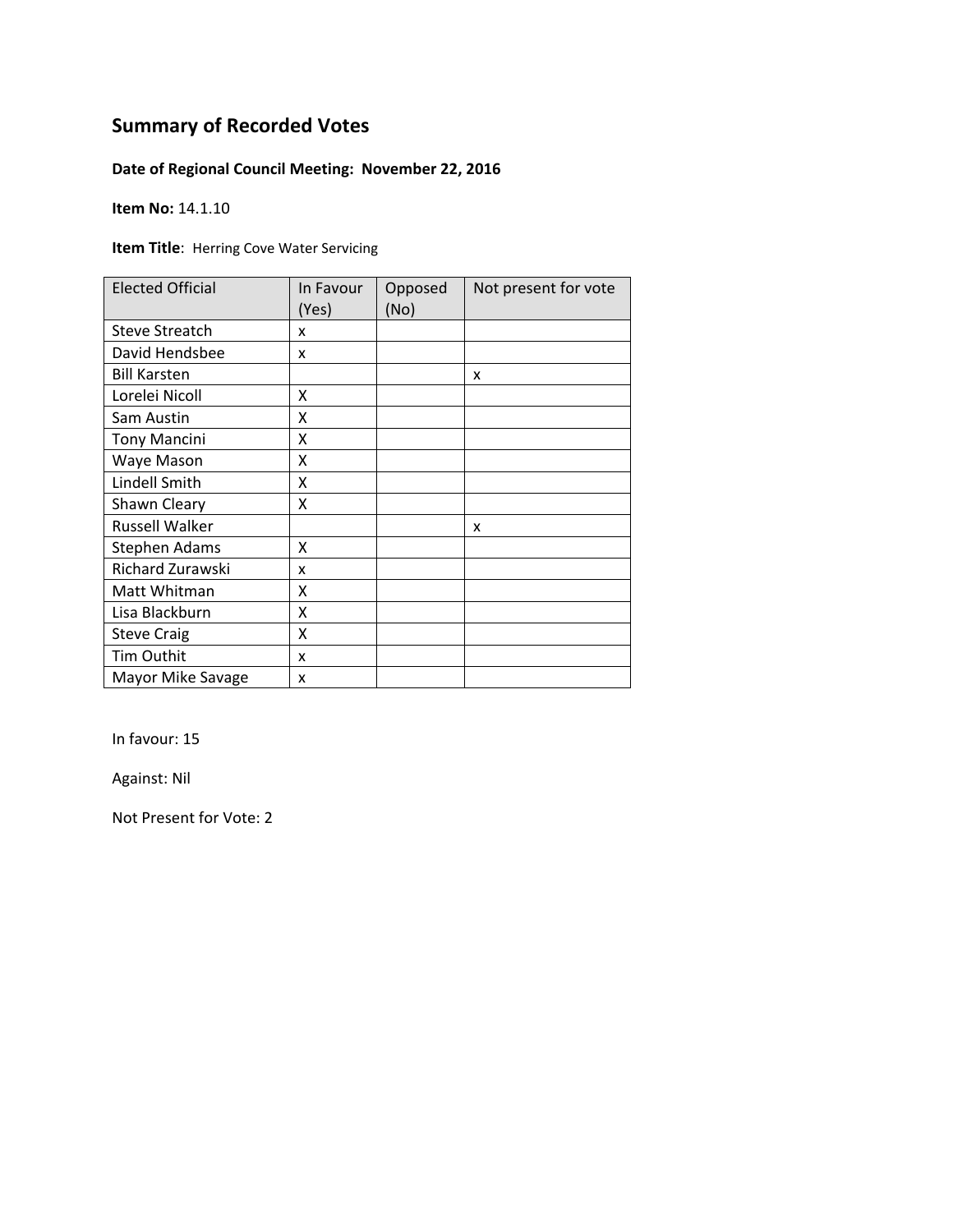### **Date of Regional Council Meeting: November 22, 2016**

**Item No:** 14.1.11

**Item Title**: WE Day Atlantic 2016 Event Grant

| <b>Elected Official</b> | In Favour<br>(Yes) | Opposed<br>(No) | Not present for vote |
|-------------------------|--------------------|-----------------|----------------------|
| <b>Steve Streatch</b>   | x                  |                 |                      |
| David Hendsbee          | x                  |                 |                      |
| <b>Bill Karsten</b>     |                    |                 | x                    |
| Lorelei Nicoll          | χ                  |                 |                      |
| Sam Austin              | X                  |                 |                      |
| <b>Tony Mancini</b>     | X                  |                 |                      |
| Waye Mason              | Χ                  |                 |                      |
| Lindell Smith           | χ                  |                 |                      |
| Shawn Cleary            | X                  |                 |                      |
| <b>Russell Walker</b>   |                    |                 | x                    |
| <b>Stephen Adams</b>    | Χ                  |                 |                      |
| Richard Zurawski        |                    |                 | x                    |
| Matt Whitman            | Χ                  |                 |                      |
| Lisa Blackburn          | χ                  |                 |                      |
| <b>Steve Craig</b>      | X                  |                 |                      |
| Tim Outhit              | x                  |                 |                      |
| Mayor Mike Savage       | x                  |                 |                      |

In favour: 14

Against: Nil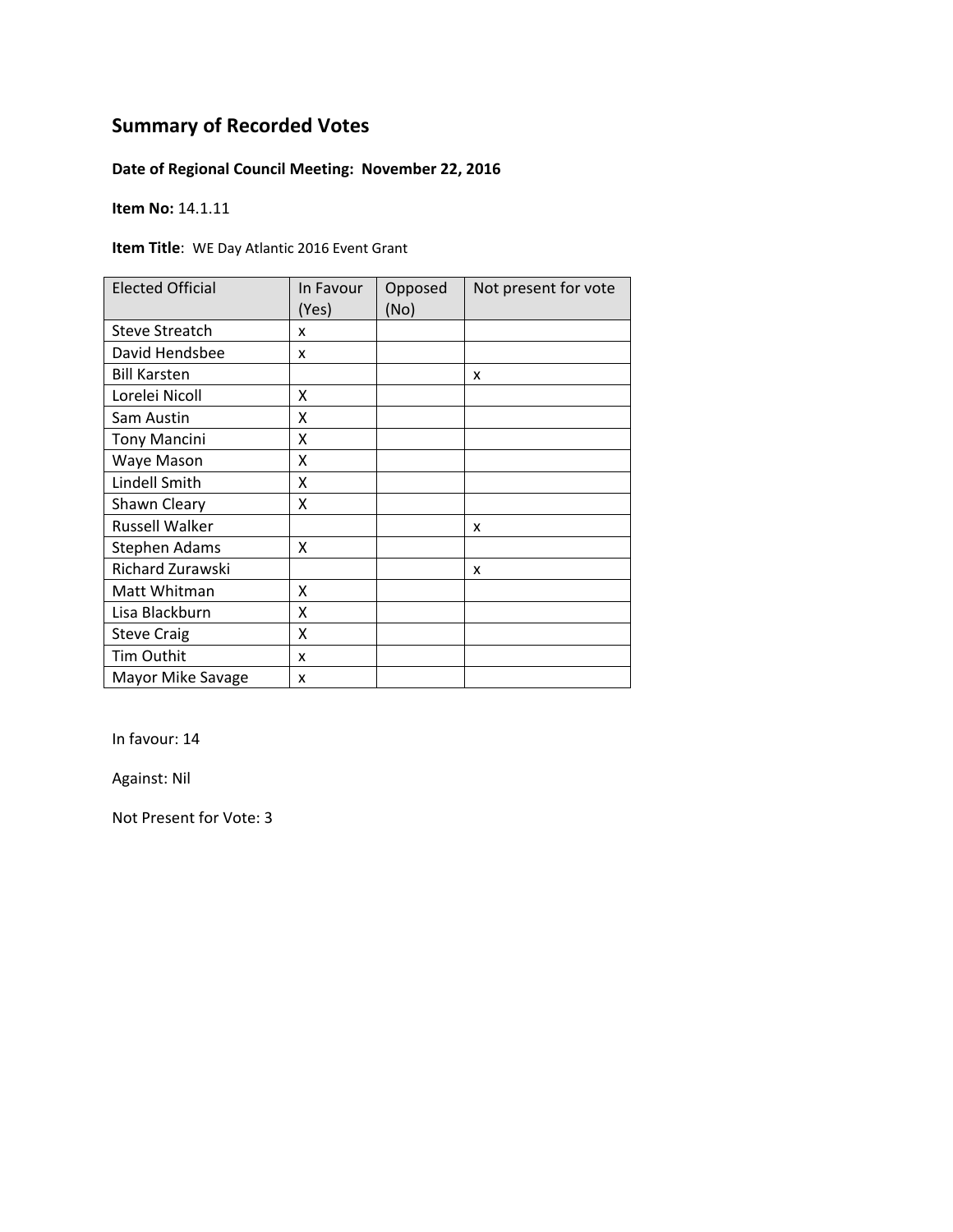### **Date of Regional Council Meeting: November 22, 2016**

**Item No:** 14.1.12

**Item Title**: Winter Works Recommendations, Improvements and Changes

| <b>Elected Official</b> | In Favour<br>(Yes) | Opposed<br>(No) | Not present for vote |
|-------------------------|--------------------|-----------------|----------------------|
| <b>Steve Streatch</b>   | x                  |                 |                      |
| David Hendsbee          | x                  |                 |                      |
| <b>Bill Karsten</b>     |                    |                 | x                    |
| Lorelei Nicoll          | Χ                  |                 |                      |
| Sam Austin              | X                  |                 |                      |
| <b>Tony Mancini</b>     | Χ                  |                 |                      |
| Waye Mason              | Χ                  |                 |                      |
| Lindell Smith           | Χ                  |                 |                      |
| Shawn Cleary            | χ                  |                 |                      |
| <b>Russell Walker</b>   |                    |                 | x                    |
| Stephen Adams           | x                  |                 |                      |
| Richard Zurawski        |                    |                 | x                    |
| Matt Whitman            | X                  |                 |                      |
| Lisa Blackburn          | X                  |                 |                      |
| <b>Steve Craig</b>      | Χ                  |                 |                      |
| <b>Tim Outhit</b>       | x                  |                 |                      |
| Mayor Mike Savage       | x                  |                 |                      |

In favour: 14

Against: Nil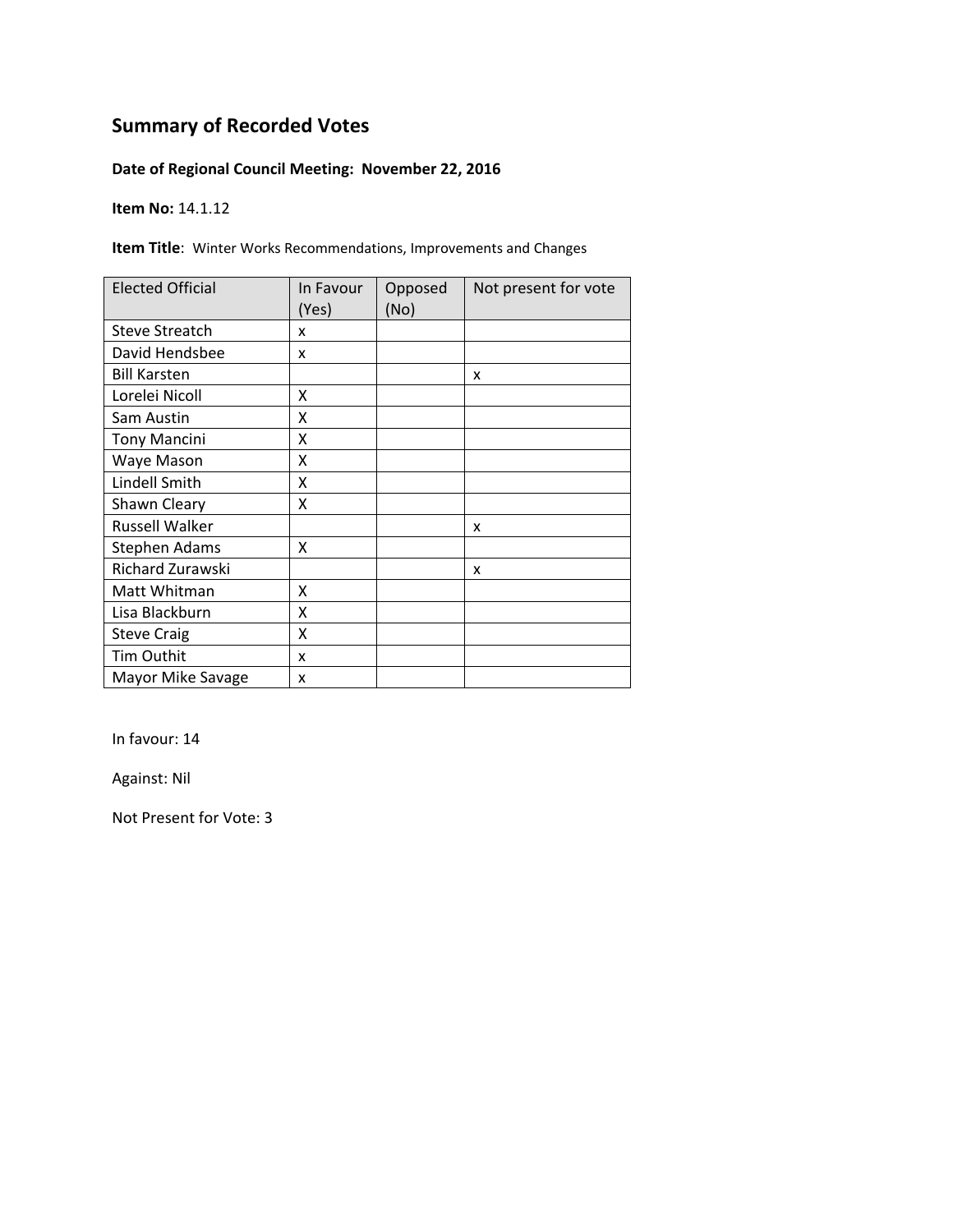### **Date of Regional Council Meeting: November 22, 2016**

**Item No:** 14.1.13

**Item Title**: Halifax Transit Moving Forward Together Plan – Supplementary Report – Recommendation # 1

| <b>Elected Official</b> | In Favour<br>(Yes) | Opposed<br>(No) | Not present for vote |
|-------------------------|--------------------|-----------------|----------------------|
| <b>Steve Streatch</b>   | x                  |                 |                      |
| David Hendsbee          | x                  |                 |                      |
| <b>Bill Karsten</b>     |                    |                 | x                    |
| Lorelei Nicoll          | x                  |                 |                      |
| Sam Austin              | Χ                  |                 |                      |
| <b>Tony Mancini</b>     | Χ                  |                 |                      |
| Waye Mason              | x                  |                 |                      |
| Lindell Smith           | x                  |                 |                      |
| Shawn Cleary            | x                  |                 |                      |
| Russell Walker          |                    |                 | x                    |
| <b>Stephen Adams</b>    | x                  |                 |                      |
| Richard Zurawski        |                    |                 | x                    |
| Matt Whitman            | X                  |                 |                      |
| Lisa Blackburn          | X                  |                 |                      |
| <b>Steve Craig</b>      | X                  |                 |                      |
| Tim Outhit              | x                  |                 |                      |
| Mayor Mike Savage       | x                  |                 |                      |

In favour: 14

Against: Nil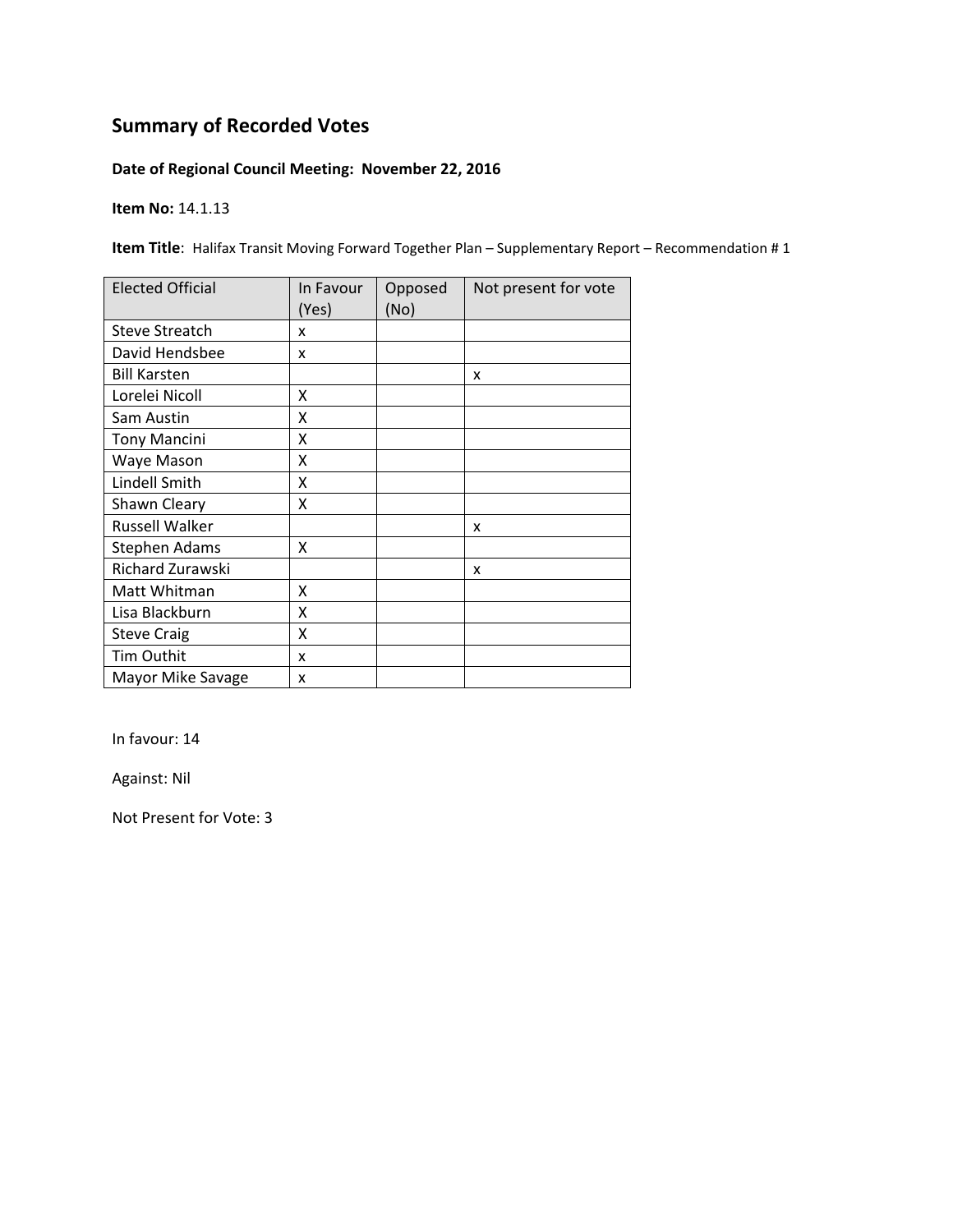#### **Date of Regional Council Meeting: November 22, 2016**

**Item No:** 14.1.13

**Item Title**: Halifax Transit Moving Forward Together Plan – Supplementary Report – Recommendation # 1

| <b>Elected Official</b> | In Favour | Opposed | Not present for vote |
|-------------------------|-----------|---------|----------------------|
|                         | (Yes)     | (No)    |                      |
| <b>Steve Streatch</b>   | x         |         |                      |
| David Hendsbee          | x         |         |                      |
| <b>Bill Karsten</b>     |           |         | x                    |
| Lorelei Nicoll          | X         |         |                      |
| Sam Austin              | X         |         |                      |
| <b>Tony Mancini</b>     | X         |         |                      |
| Waye Mason              | X         |         |                      |
| Lindell Smith           | X         |         |                      |
| Shawn Cleary            | X         |         |                      |
| <b>Russell Walker</b>   |           |         | x                    |
| <b>Stephen Adams</b>    | X         |         |                      |
| Richard Zurawski        |           |         | x                    |
| Matt Whitman            | x         |         |                      |
| Lisa Blackburn          | X         |         |                      |
| <b>Steve Craig</b>      |           | x       |                      |
| Tim Outhit              | x         |         |                      |
| Mayor Mike Savage       | x         |         |                      |

*Rescind Motion on Recommendation # 1 (2/3 vote required)*

In favour: 13

Against: 1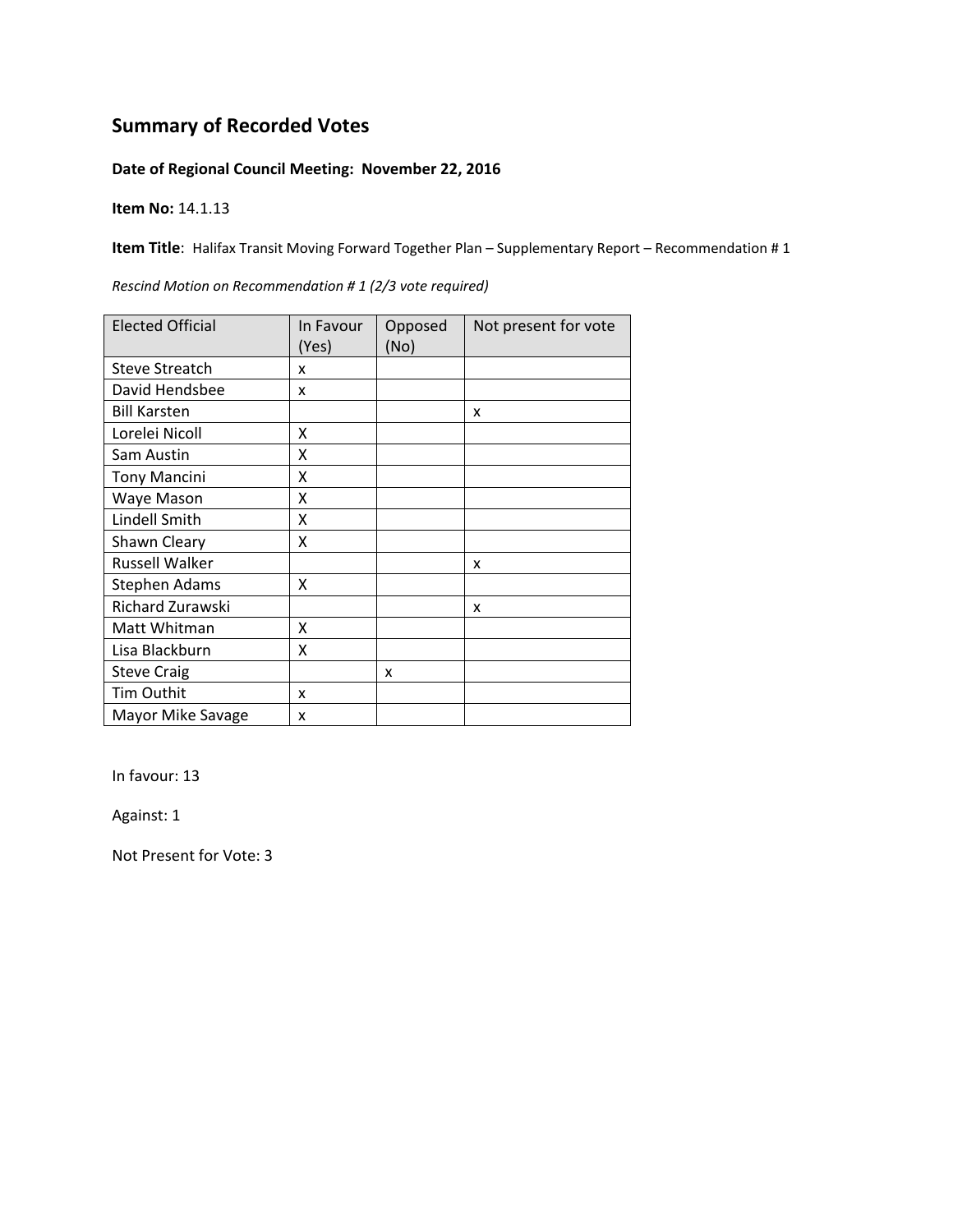#### **Date of Regional Council Meeting: November 22, 2016**

**Item No:** 14.1.13

**Item Title**: Halifax Transit Moving Forward Together Plan – Supplementary Report

| <b>Elected Official</b> | In Favour<br>(Yes) | Opposed<br>(No) | Not present for vote |
|-------------------------|--------------------|-----------------|----------------------|
| <b>Steve Streatch</b>   | x                  |                 |                      |
| David Hendsbee          |                    | x               |                      |
| <b>Bill Karsten</b>     |                    |                 | X                    |
| Lorelei Nicoll          | x                  |                 |                      |
| Sam Austin              | Χ                  |                 |                      |
| <b>Tony Mancini</b>     | Χ                  |                 |                      |
| Waye Mason              | x                  |                 |                      |
| Lindell Smith           | x                  |                 |                      |
| Shawn Cleary            | x                  |                 |                      |
| Russell Walker          |                    |                 | x                    |
| <b>Stephen Adams</b>    | X                  |                 |                      |
| Richard Zurawski        |                    |                 | x                    |
| Matt Whitman            | X                  |                 |                      |
| Lisa Blackburn          |                    | x               |                      |
| <b>Steve Craig</b>      | x                  |                 |                      |
| Tim Outhit              |                    | x               |                      |
| Mayor Mike Savage       | x                  |                 |                      |

*Defer discussion and any changes to December 6, 2016*

In favour: 11

Against: 3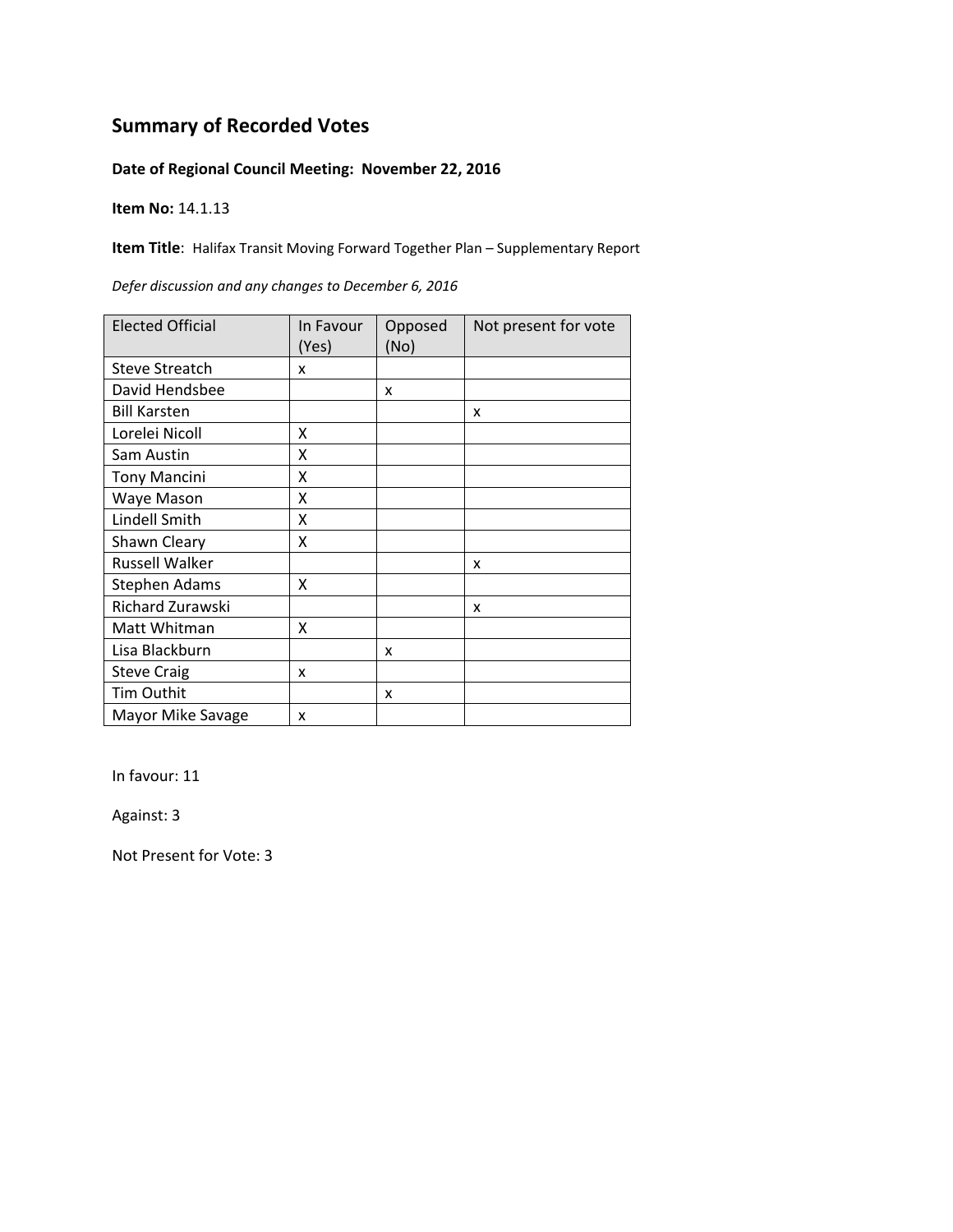#### **Date of Regional Council Meeting: November 22, 2016**

**Item No:** 14.2.1

**Item Title**: Senior Housing in Tantallon Crossroads

Request staff report re: report outlining the range of existing planning regulations that apply to senior citizen *housing (public and/or private) throughout the Municipality and provide recommendations on how best to establish a uniform approach to regulate this land use.*

| <b>Elected Official</b> | In Favour<br>(Yes) | Opposed<br>(No) | Not present for vote |
|-------------------------|--------------------|-----------------|----------------------|
| <b>Steve Streatch</b>   | x                  |                 |                      |
| David Hendsbee          | X                  |                 |                      |
| <b>Bill Karsten</b>     |                    |                 | x                    |
| Lorelei Nicoll          | x                  |                 |                      |
| Sam Austin              | x                  |                 |                      |
| <b>Tony Mancini</b>     | x                  |                 |                      |
| Waye Mason              | x                  |                 |                      |
| Lindell Smith           | x                  |                 |                      |
| Shawn Cleary            | x                  |                 |                      |
| <b>Russell Walker</b>   |                    |                 | X                    |
| Stephen Adams           | x                  |                 |                      |
| <b>Richard Zurawski</b> |                    |                 | X                    |
| Matt Whitman            | x                  |                 |                      |
| Lisa Blackburn          | x                  |                 |                      |
| <b>Steve Craig</b>      | x                  |                 |                      |
| Tim Outhit              | x                  |                 |                      |
| Mayor Mike Savage       | x                  |                 |                      |

In favour: 14

Against: Nil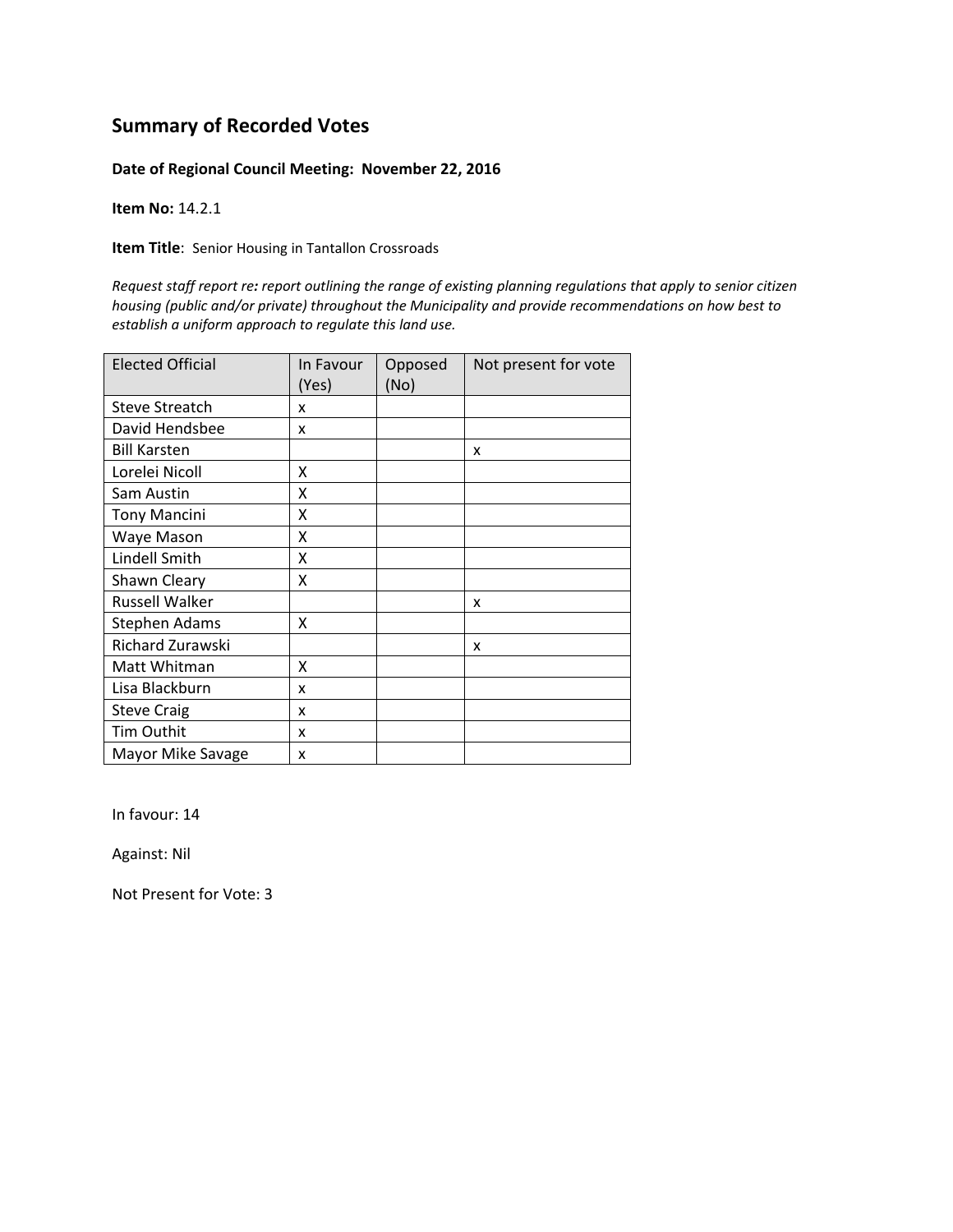#### **Date of Regional Council Meeting: November 22, 2016**

**Item No:** 15.1

**Item Title**: Deputy Mayor Craig

*Request a staff report and recommendation re: potential amendments to Administrative Order 17, the Council Member Remuneration Administrative Order respecting compensation and benefits, including pension and transition allowances, as discussed in the staff report with respect to the Regional Council Compensation Committee Final Report dated February 17, 2016*.

| <b>Elected Official</b> | In Favour<br>(Yes) | Opposed<br>(No) | Not present for vote |
|-------------------------|--------------------|-----------------|----------------------|
| <b>Steve Streatch</b>   | x                  |                 |                      |
| David Hendsbee          |                    | X               |                      |
| <b>Bill Karsten</b>     |                    |                 | x                    |
| Lorelei Nicoll          | x                  |                 |                      |
| Sam Austin              | x                  |                 |                      |
| <b>Tony Mancini</b>     | x                  |                 |                      |
| Waye Mason              | X                  |                 |                      |
| Lindell Smith           | X                  |                 |                      |
| Shawn Cleary            | x                  |                 |                      |
| <b>Russell Walker</b>   |                    |                 | x                    |
| Stephen Adams           |                    | x               |                      |
| <b>Richard Zurawski</b> |                    |                 | x                    |
| Matt Whitman            | x                  |                 |                      |
| Lisa Blackburn          | x                  |                 |                      |
| <b>Steve Craig</b>      | x                  |                 |                      |
| <b>Tim Outhit</b>       | x                  |                 |                      |
| Mayor Mike Savage       |                    |                 | x                    |

In favour: 11

Against: 2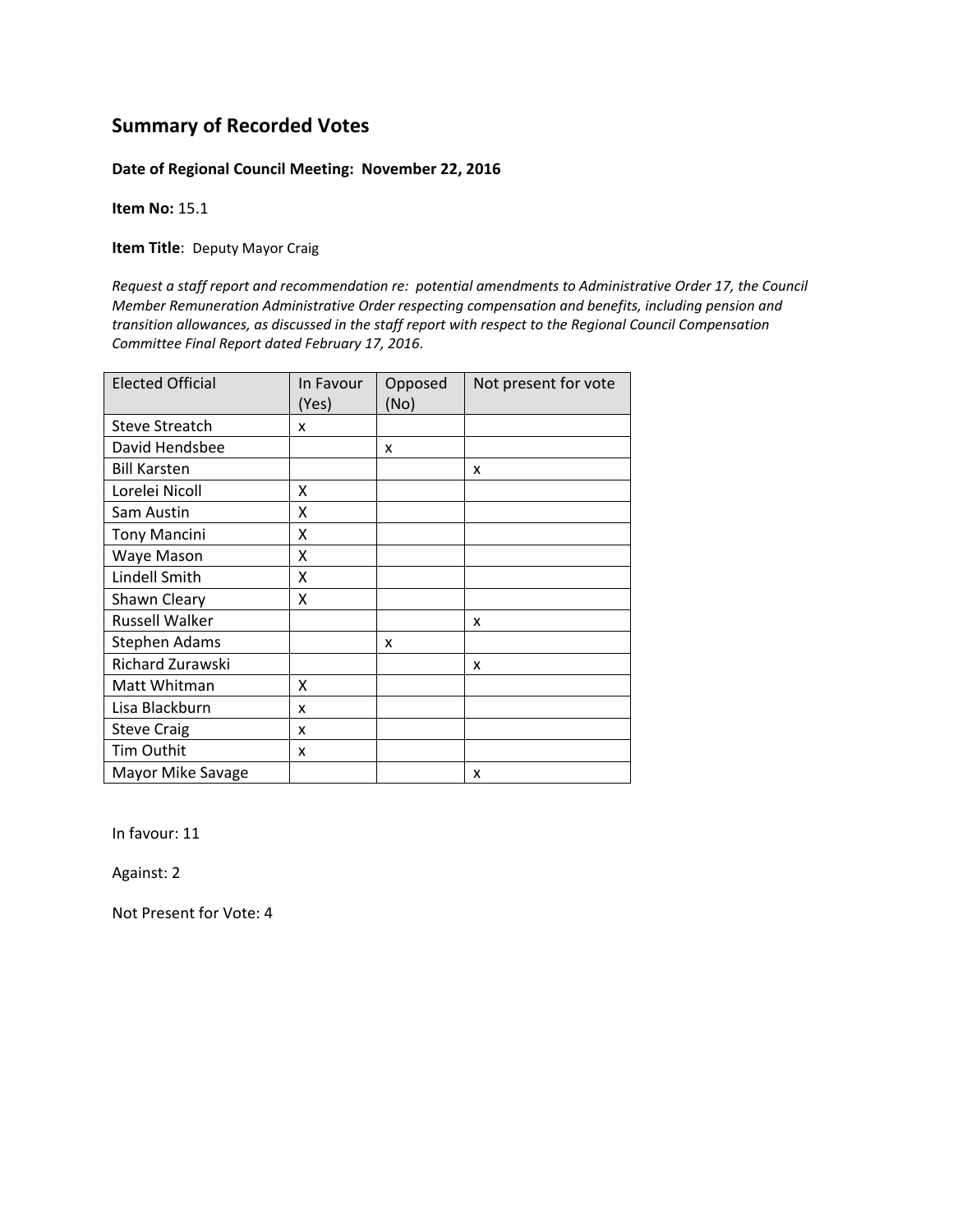#### **Date of Regional Council Meeting: November 22, 2016**

**Item No:** 16.2.1

**Item Title**: Open Data Council Memorandum of Understanding (MOU) – *Private and Confidential Report* – Motion in Public Session

| <b>Elected Official</b> | In Favour<br>(Yes) | Opposed<br>(No) | Not present for vote |
|-------------------------|--------------------|-----------------|----------------------|
| <b>Steve Streatch</b>   | x                  |                 |                      |
| David Hendsbee          | x                  |                 |                      |
| <b>Bill Karsten</b>     |                    |                 | X                    |
| Lorelei Nicoll          | x                  |                 |                      |
| Sam Austin              | Χ                  |                 |                      |
| <b>Tony Mancini</b>     | X                  |                 |                      |
| Waye Mason              | x                  |                 |                      |
| Lindell Smith           | X                  |                 |                      |
| Shawn Cleary            | Χ                  |                 |                      |
| <b>Russell Walker</b>   |                    |                 | x                    |
| <b>Stephen Adams</b>    | x                  |                 |                      |
| Richard Zurawski        |                    |                 | x                    |
| Matt Whitman            | X                  |                 |                      |
| Lisa Blackburn          | x                  |                 |                      |
| <b>Steve Craig</b>      | x                  |                 |                      |
| Tim Outhit              | x                  |                 |                      |
| Mayor Mike Savage       |                    |                 | X                    |

In favour: 13

Against: Nil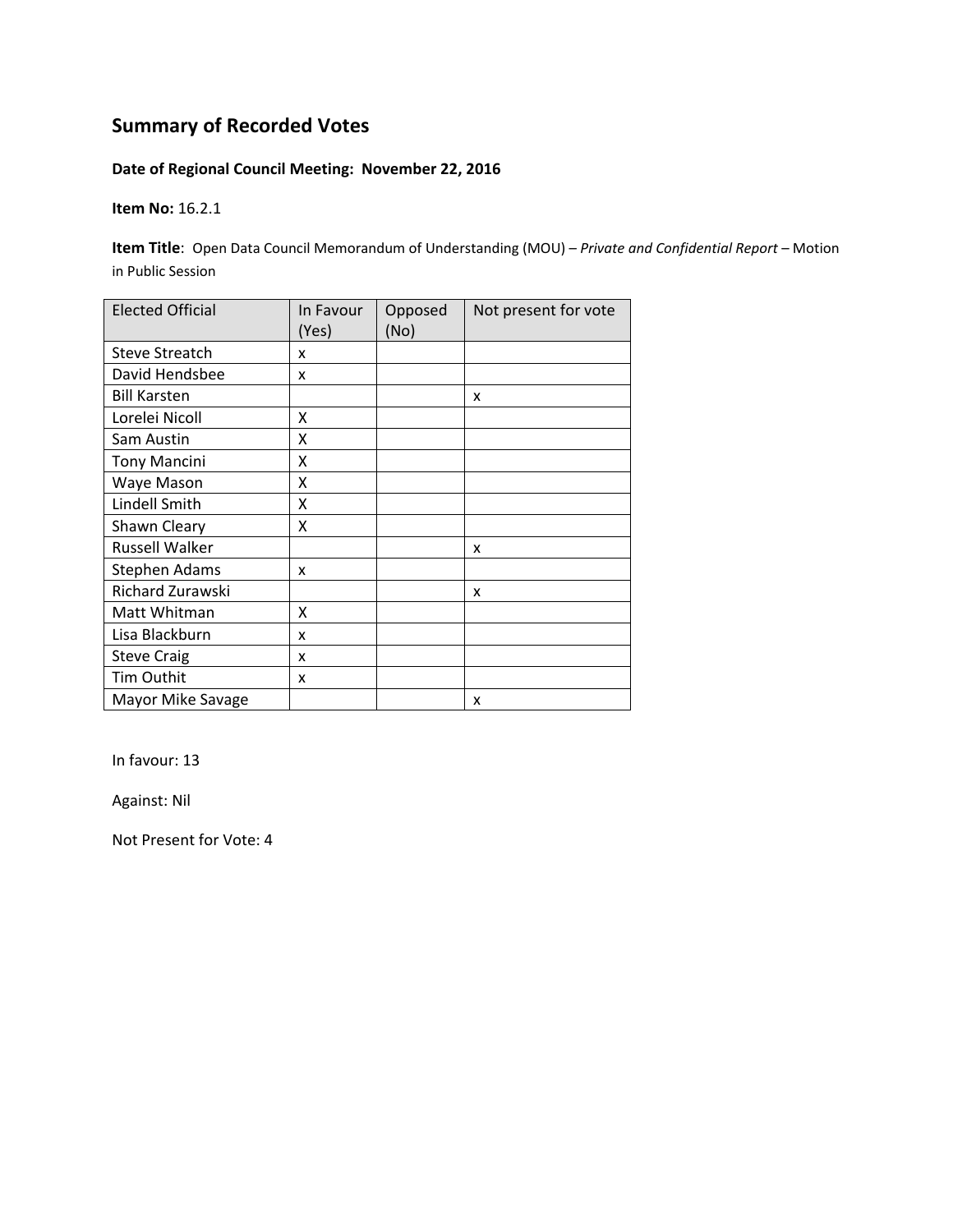#### **Date of Regional Council Meeting: November 22, 2016**

**Item No:** 16.3.1

**Item Title**: Ratification of In Camera Motion ‐ Potential Acquisition – Main Street, Dartmouth *– Private and Confidential Report*

*Motion for Deferral*

| <b>Elected Official</b> | In Favour<br>(Yes) | Opposed<br>(No) | Not present for vote |
|-------------------------|--------------------|-----------------|----------------------|
| <b>Steve Streatch</b>   |                    |                 | x                    |
| David Hendsbee          | x                  |                 |                      |
| <b>Bill Karsten</b>     |                    |                 | x                    |
| Lorelei Nicoll          | x                  |                 |                      |
| Sam Austin              | χ                  |                 |                      |
| <b>Tony Mancini</b>     | x                  |                 |                      |
| Waye Mason              | x                  |                 |                      |
| Lindell Smith           | X                  |                 |                      |
| Shawn Cleary            | X                  |                 |                      |
| Russell Walker          |                    |                 | x                    |
| Stephen Adams           | x                  |                 |                      |
| Richard Zurawski        |                    |                 | x                    |
| Matt Whitman            | X                  |                 |                      |
| Lisa Blackburn          | x                  |                 |                      |
| <b>Steve Craig</b>      | x                  |                 |                      |
| Tim Outhit              | x                  |                 |                      |
| Mayor Mike Savage       |                    |                 | x                    |

In favour: 12

Against: Nil